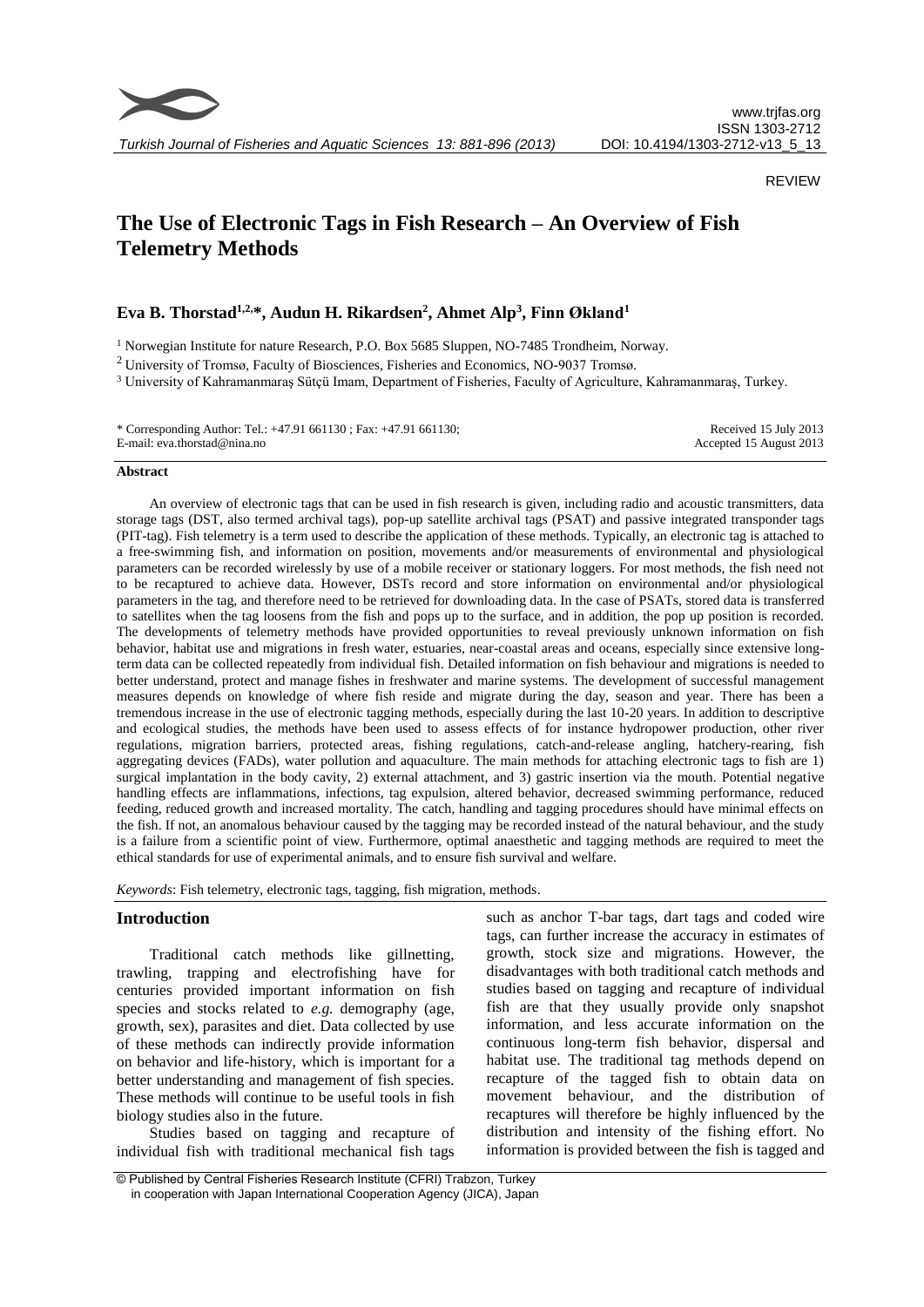recaptured, and no information is provided for the fish not being recaptured. Studies using traditional catch and tagging methods often need to be based on a large number of individuals to answer the questions asked, placing a potential extra burden on stocks or species that may be depleted and endangered.

The recent development of animal electronic tracking technology (telemetry) has provided unique tools to reveal novel information on animal behavior both in terrestrial and aquatic habitats, which is knowledge that few decades ago was impossible to achieve based on traditional methods (Lucas and Baras, 2000; Adams *et al.,* 2012). With use of electronic tracking technology, extensive long-term data on fish movements, physiology and/or environmental parameters can be collected from each individual. This possibility to collect detailed data from individuals also often reduces the number of study animals needed to answer the research and management questions.

Detailed information on fish behaviour and migrations are needed to be better able to understand, protect and manage fishes in freshwater and marine systems. The development of successful mitigation and protection measures depends on knowledge of where fish reside and migrate during the day, season and year: When and where are they available to fisheries? Will they reside within the boundaries of planned or established protected areas during key lifehistory events and during periods of peak fishing activity? When do they perform migrations and have to pass man-made migration barriers? How do environmental and physiological variables influence their habitat use and movements? - And how do these behaviours vary among species, sizes, sexes and life stages? Knowledge on spatiotemporal behaviour of fishes is also a key to understand basic biological and ecological questions.

Use of electronic tags has proven to be a powerful and effective technology for studying movements, migrations and habitat use of individual free swimming fish and other aquatic animals in fresh water, estuaries, near coastal areas and the oceans (Lucas and Baras, 2000; Heupel *et al.*, 2006, Cooke *et al.*, 2013). The methods can also be used to monitor fish behaviour in aquaculture cages, and in experimental ponds and tanks. Electronic tags usually provide repeated information from the same individuals, and for most methods the fish do not need to be recaptured to achieve data. Typically, an electronic tag (Figure 1) is attached to the fish, and information on its position and/or measurements of environmental or physiological parameters are sent wirelessly from the tag to a receiver at some distance away. However, some tags only record and store information, and needs to be retrieved for downloading the data to the computer.

Here, we aim to give an overview of different electronic tags and tagging methods that can be used in fish research. Fish telemetry is a term often used to describe these methods, and first we discuss the definition of fish telemetry. Then we describe the main groups of electronic tags, which are radio transmitters, acoustic transmitters, data storage tags (DST, also termed archival tags), pop-up satellite archival tags (PSAT) and passive integrated transponder tags (PIT-tag). Case studies to illustrate use of these methods are referred to. Finally, different methods to attach tags to fish are described, and potential handling and tagging effects discussed. Similar telemetry methods can be used for other aquatic animals such as mammals, crustaceans and reptiles (Dervo *et al.,* 2010; Türkecan and Yerli, 2011), but the emphasis of this paper is on fishes. This overview is based on a combination of the authors own experiences with fish telemetry studies and other studies published in scientific journals.

#### **Fish Telemetry Defined**

Telemetry is derived from *tele*, which means remote, and *metron*, which means measure. Telemetry is a technology that allows data measurements to be made at a distance, and includes widely used technologies such as telephony, radio and computer networks. Fish telemetry in the broadest definition involves all methods used to obtain information on free-ranging fish, such as use of echo sounders, visual observation, animal vocalization, video and electronic tags (Priede, 1988). However, often when the term fish telemetry is used (also termed biotelemetry, or biologging), it refers only to the use of electronic tags such as radio and acoustic transmitters, data storage tags, pop-up satellite archival tags and PIT-tags (see for instance Klimley, 2013). 'Use of electronic tags' would be a more precise description of these methods than fish telemetry or biotelemetry, but the term telemetry to refer to these technologies has become commonly used in the scientific literature.

#### **Main Types of Electronic Tags**

#### **Radio Transmitters**

A radio transmitter is attached to the fish and can via its antenna transmit radio signals to a radio receiver at a distance of between tens of metres to a few kilometres away (for more details on signal range, see below) (Figure 2). Radio signals propagate both trough water and air, and tagged fish are usually located by using an aerial antenna connected to the receiver. Radio signals propagate omni-directionally in water, but only wave vectors less than 6° from the vertical to the air-water interface emerge into the air and can be detected by an aerial receiving antenna (Kuechle and Kuechle, 2012). Thus, it is this location at the surface, and not the location of the fish, that is the position tracked when using an aerial antenna. It is also possible to for instance use a stripped coaxial cable attached to the receiver as an underwater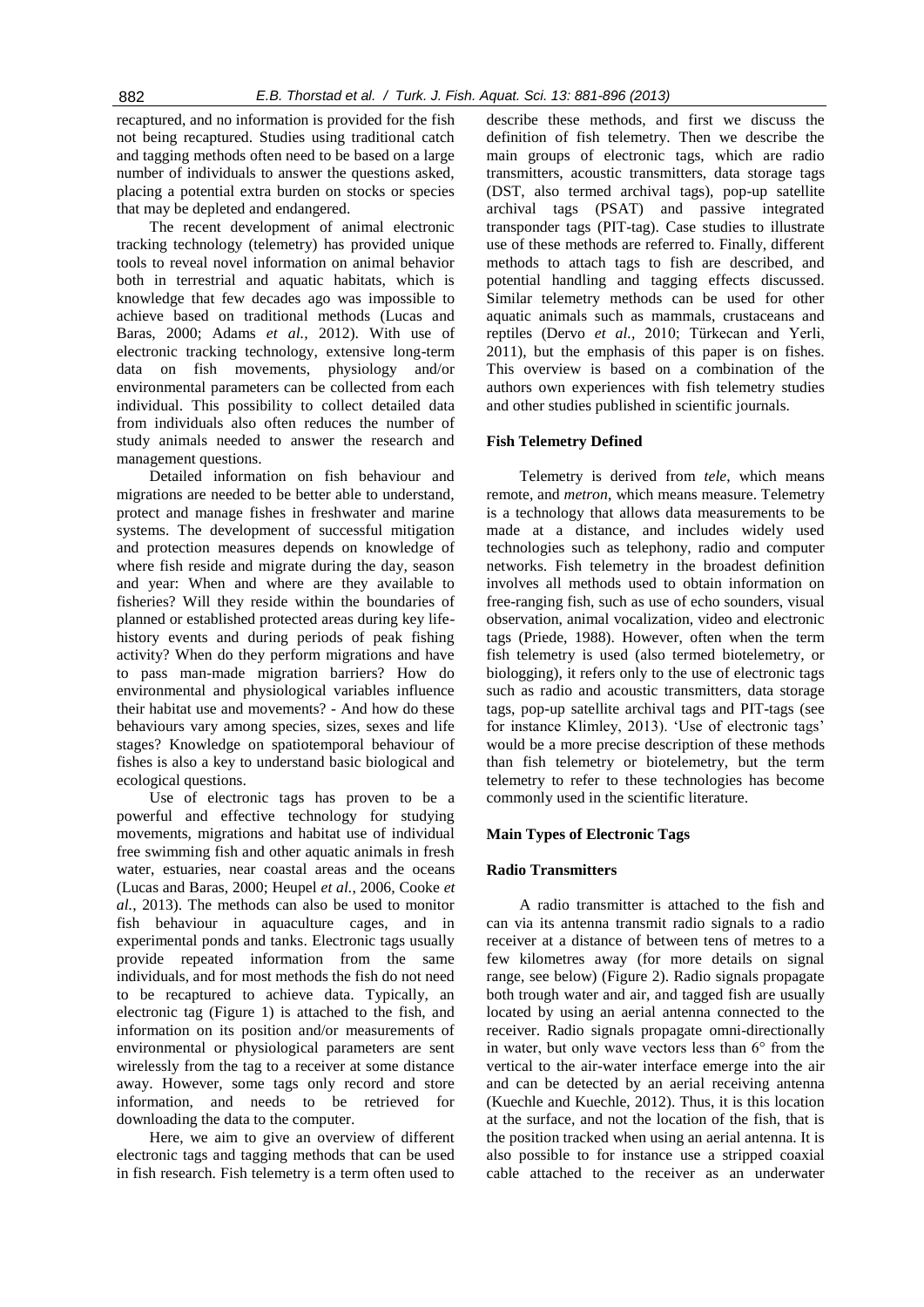

Figure 1. Examples of main types of active electronic tags. The standard individual tags may be used for external recognition and information to fishers to increase the return rate of internal electronic tags from recaptured fish. Photo: Audun H. Rikardsen / Finn Økland.



**Figure 2.** Illustration of the use of acoustic (upper figure) and radio (lower figure) telemetry methods. Fish tagged with radio transmitters can be recorded by using aerial antennas, and can therefore be tracked manually by foot, car, aircraft and boat, or by stationary loggers on the shore. Acoustic transmitters can only be recorded by hydrophones held in water, and tracking by car and aircraft are not feasible.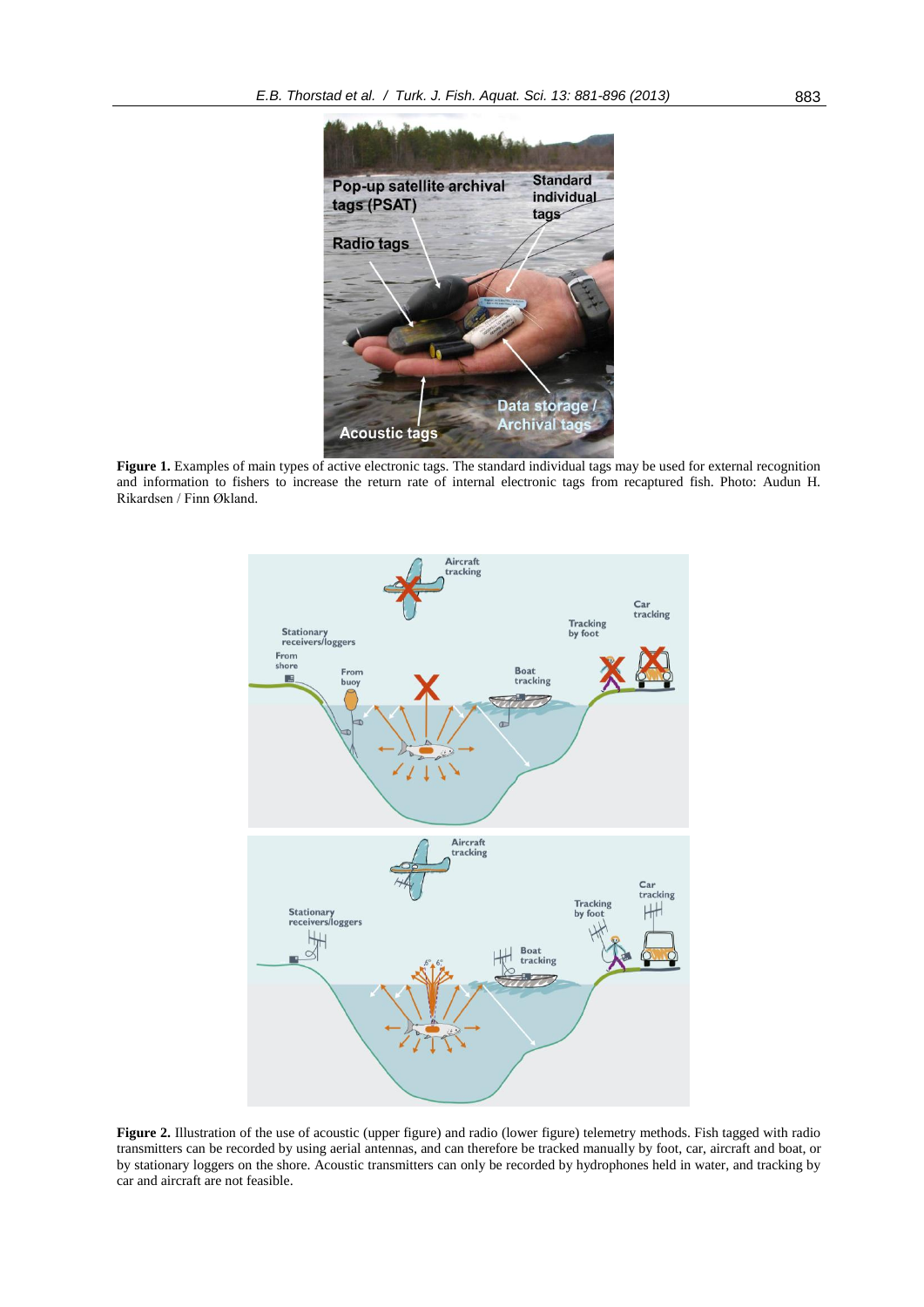antenna (Thorstad *et al.,* 2003).

Individual fish can be recognised by using transmitters with a unique combination of radio frequency and pulse rate, or with coded signals (Cooke and Thorstad, 2012; Kuechle and Kuechle, 2012). A digitally coded signal consists of a unique sequence of pulses in time, which cannot be distinguished by the ear, but is recognised by the receiver. Tracking a large number of tagged fish can be more effective by using coded transmitters than transmitters of different frequencies, because many coded transmitters can be tracked on the same frequency (Cooke and Thorstad, 2012). When tracking a large number of fish with transmitters on different frequencies, it takes time to search through all the frequencies.

Attenuation of radio signals due to dissolved salts reduces the signal range to practically zero in brackish and sea water, so the method is only feasible in pure freshwater (Kuechle and Kuechle, 2012). The method is mainly used in rivers, streams and shallow lakes, for fish residing near the surface (Lucas and Baras, 2000).

Radio telemetry is a particularly useful method when studying fish behaviour and migrations in river systems, because tagged fish distributed over a large study area can be tracked for instance by driving a car or boat along the river, or flying over the river by an aircraft, with a portable receiver and aerial antenna. Tagged fish can also be recorded by stationary receivers/loggers. The method is widely used in studies to increase the general knowledge of river migrations of freshwater and diadromous fishes (e.g. Almeida *et al.*, 2002; Hodder *et al.*, 2007; Koehn *et al.*, 2009). It is also widely used to identify migration barriers and evaluate mitigation measures in rivers regulated for hydropower purposes, or impacted by other anthropogenic installations or regulations (e.g. Thorstad *et al.,* 2003; Calles *et al.,* 2010). Catch-andrelease angling is increasingly practised by anglers, which involves releasing the live fish back to the waters where they were captured, presumably to survive unharmed. Radio tagging and other telemetry methods have been used in a number of studies to assess mortality rates, behavioural impairments, or to evaluate the effects of displacement on fish after catch-and-release (reviewed by Donaldson *et al.*, 2008).

# **Acoustic Transmitters**

Acoustic transmitters are similarly to radio transmitters attached to the fish and transmit signals to a receiver at a distance of tens of metres to a few kilometres away (Pincock and Johnston, 2012) (Figure 2). The acoustic signals are pressure waves that propagate omni-directionally through water and not air, and the receiver antenna (termed hydrophone) must therefore be submerged in water to record the signals and determine the fish position. Individual fish

can be recognised by using transmitters with a unique combination of frequency and pulse rate, or by using coded signals, as described for radio transmitters above. The method can be used both at sea, in estuaries, lakes and rivers, including both manual and automatic tracking. Manual tracking for acoustic transmitters is usually less effective than for radio transmitters since the hydrophone must be submerged in water. In freshwater, when searching for fish over a large study area, the use of radio transmitters may therefore be more feasible, at least for fish that do not reside too deep for radio signals. However, automatic receivers that are robust and relatively easy to deploy have been available on the market for some time, and studies based on recording tagged fish by a large number of automatic receivers are often based on acoustic telemetry, both in fresh water and at sea.

Acoustic telemetry has been used to assess a wide range of research questions, such as movements of hatchery-reared fish after release (Mitamura *et al.*, 2008), schooling behaviour around fish aggregating devices (FADs) (Mitsanuga *et al.*, 2013), homing ability after displacements (Mitamura *et al.*, 2012), evaluation efficiency of marine protected areas (Knip *et al.*, 2012), harvest selection of behavioural traits (Olsen *et al.*, 2012), effects of water pollution (Thorstad *et al.*, 2013b) and movements of escapees from aquaculture fish farms (Chittenden *et al*., 2010; Solem *et al*., 2013). The method has also been used in a range of basic descriptive studies of fish behaviour in sea, estuaries and fresh water (Bendall *et al.,* 2005; Næsje *et al.*, 2007; Wang *et al.*, 2012).

### **How to Record Fish Tagged with Radio and Acoustic Transmitters**

A tagged fish in the study area with a radio or acoustic transmitter can be located either by manual or automatic tracking (Figure 2). For manual, mobile tracking, a portable receiver and antenna are used. Manual tracking of fish with radio transmitters can be performed by different means of transport such as by boat, foot, car, aircraft and horseback (Östergren and Rivinoja, 2008; Koehn *et al.*, 2009; Gilroy *et al.*, 2010). Manual tracking of fish with acoustic transmitters is best performed by boat since the hydrophone needs to be submerged in water. Data can be collected through a standardised tracking programme, with tracking surveys performed at regular time intervals during which all fish in the study area, or part of the study area, are located.

Another manual tracking design is to follow continuously the detailed movement pattern of one individual fish at the time with a tag that transmits a continuous signal and by use of a sound directional hydrophone (Økland *et al.*, 2006). This is a labourintensive tracking method, mainly suitable for shortterm monitoring, as each fish can only be followed as long as people in the tracking team can sustain continuous tracking.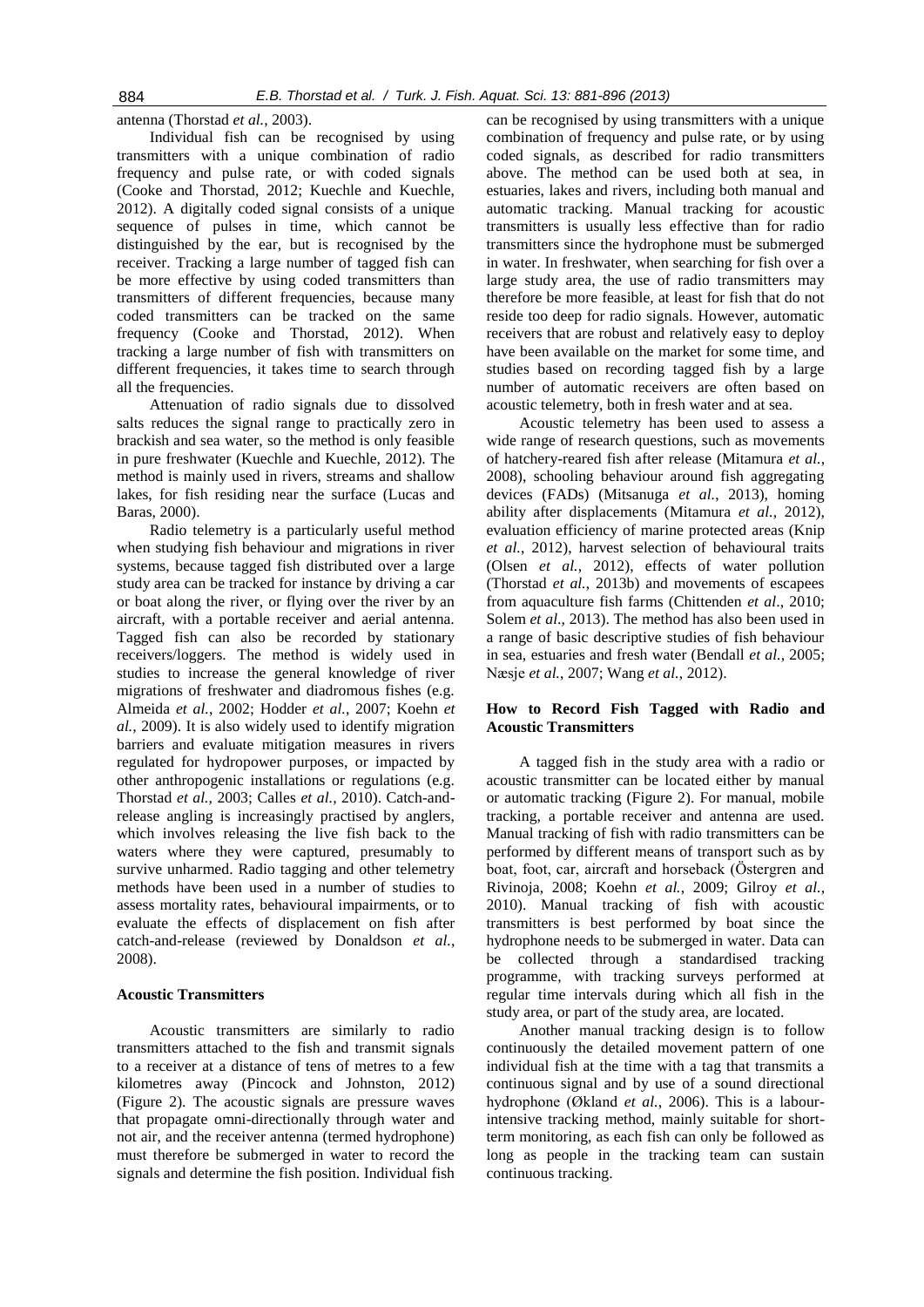By use of receivers with manual regulation of gain (*i.e.*, sensitivity of the receiver), tagged fish can be located with high accuracy by reducing the sensitivity until signals are recorded only from a small area. With underwater antennas, range of both radio and acoustic receivers can be adjusted until it is less than 1 m. Hence, by reducing the receiver sensitivity, it is possible to locate a tagged fish with an accuracy of less than 1 m. Similarly, by reducing the gain, a radio tagged fish in shallow water, but not in deeper water, can be located with an accuracy of less than 1 m by using an aerial antenna. Locating fish with a high precision is time consuming, and may be impossible if the fish is moving during tracking (for instance if disturbed by the boat or wading of the tracker). Often, an accuracy of tens or hundreds of metres is sufficient for the acquired positions.

Fish with radio or acoustic transmitters can also be monitored by using stationary automatic receivers, also termed data loggers or automatic listening stations (ALS). Stationary loggers store time and ID for fish within the receiver range, and sensor data when using sensor tags (see below). Hence, fish outside the receiver detection range will not be recorded. For radio telemetry systems, automatic listening stations can be placed along the shores with one aerial antenna per station, or with several antennas covering separate ranges for more detailed positioning (Thorstad *et al.*, 2003). Listening stations can for instance be installed in lower parts of rivers to record when diadromous fish are entering and leaving the river, or at migration barriers to record duration of the delay - and when and during which conditions fish are passing (Thorstad *et al.*, 2003). For acoustic telemetry systems, receivers can be anchored to the bottom, attached to a rope between an anchor on the bottom and buoy at the surface, or attached to other structures. Receivers can for instance be placed at strategic sites, in a grid format, or can be placed in transects so fish passing from one area to another will be recorded (Heupel *et al.*, 2006). In a large Canadian research program, acoustic receiver curtains are deployed in ocean ecosystems in combination with use of oceanographic technologies, aiming to better understand changing ocean dynamics and their impact on animal movements (Cooke *et al.*, 2011b). Within this program, specific projects occur in the Atlantic, Arctic and Pacific, and fishes of different species and other aquatic animals are tracked at each of the study sites (Cooke *et al.*, 2011b).

Data stored by stationary receivers can be downloaded to a computer by cable or bluetooth transfer, or via public telephone systems. Acoustic receivers are also available from manufacturers of telemetry equipment where data can be transferred from a floating surface buoy to shore-based modem (computer or telephone system) as radio signals, or to ARGOS satellites (Dagorn *et al.*, 2007).

Manual tracking and most stationary receiver systems provide data on the horizontal position and

movements of fish. However, there are also stationary receiver systems that include recordings of vertical position and hence, the fish position can be determined in three dimensions (3D systems, Baktoft *et al.*, 2012). These systems are suitable for monitoring fish behaviour in small lakes or for instance areas above power station dams, but cannot cover large geographic areas. The data analysis is more resource demanding than from systems recording movements in only two dimensions. Fish position in three dimensions can be estimated based on the arrival times from the transmitter to different receiver locations (real 3D systems), or by combining horisontal location in two dimensions with depth recording by a depth sensor (see below) in the tag. The accuracy of 3D systems will vary with number of hydrophones, location of hydrophones and will also vary within the sampling area. Under ideal conditions, sub-metre accuracy can be obtained.

#### **Size, Lifetime, Pulse Rates and Signal Reception Range of Radio and Acoustic Transmitters**

Radio and acoustic transmitters are provided by commercial manufactures in a range of sizes. A major part of the transmitter consists of the battery. The signal strength and the lifetime of transmitters depend on the battery size, and hence the transmitter size. Increased lifetime, power output and pulse rate require increased battery capacity, and smaller transmitters therefore have limited capacity related to these factors compared to larger transmitters.

The commonly used transmitters for fish have battery lifetimes from a few weeks for the smaller transmitters and up to one to several years for the larger transmitters. Acoustic signals are more energy demanding to produce than radio signals. If comparing an acoustic and a radio transmitter with a similar function and battery lifetime, the acoustic transmitter will always be larger. For small fish in shallow fresh water, radio transmitters may therefore be more feasible than acoustic transmitters. With the smallest radio and acoustic transmitters on the market, fish down to 10 cm body length or less may be tagged, but this depends on fish species and body shape (especially whether there is space in the body cavity or not). The smallest transmitters have a short battery lifetime and a limited range.

The lifetime of transmitters can be extended by duty cycles and/or reducing interpulse interval. Duty cycles correspond to a programming mode that makes the transmitter silent (REST) for long periods of time, then it operates normally again, then REST, then ON, *et cetera*. The second way of optimising the energy of the battery is modifying the length of the interpulse interval. Typically, a tag transmits a pulsed signal, consisting in an alternation of beeps and silences. Most standard tags run between 30 and 90 bpm (beeps per minute), which is convenient for locating them with manual tracking, as the operator typically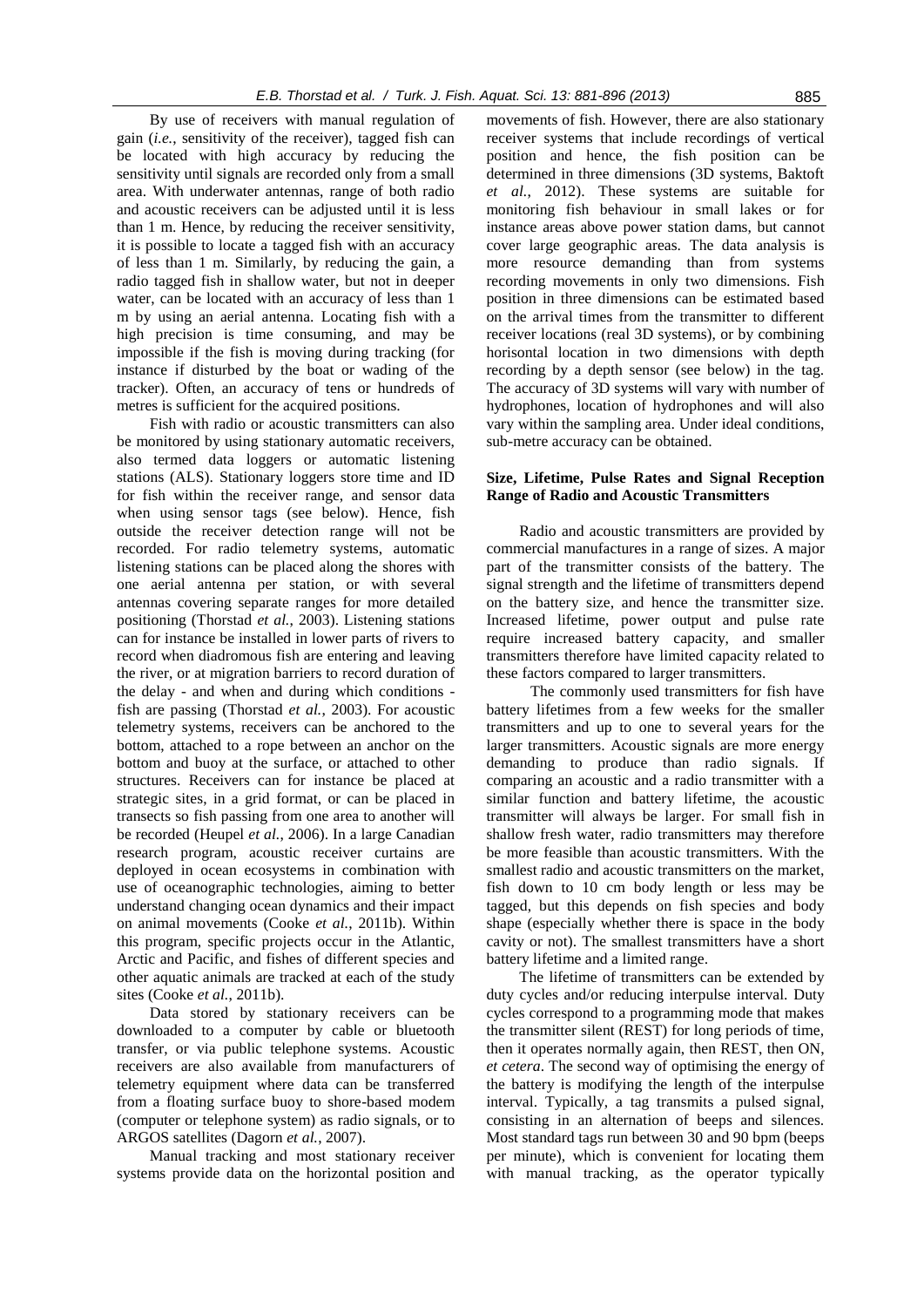compares the strength of a beep to that of the previous one while searching for the line of the strongest signal with a directional antenna. The energy from the battery is drained mainly during the pulse. Henceforth, one way of making tag life longer is increasing the length of the interpulse interval.

A relatively high pulse rate (*i.e.*, short time between signal transmissions) may be recommended for manual tracking of fish, especially when accurate determination of position is required, or when the chance of detection is small when using stationary receivers (e.g. when the fish is expected to swim fast through the detection range). However, when using stationary receivers and coded signals, slower pulse rates can be used, because several transmitters can have signals on the same frequency and the receiver do not need to search through a large number of frequencies. When a large number of frequencies must be scanned through, the time listening on each frequency is reduced, and this in combination with a slow pulse rate increase the chance that a fish may pass without being recorded. Some producers use a random delay between codes to reduce the chance of code collision between signals.

Detection range of signals from radio and acoustic transmitters depends on a number of factors, in addition to power output. For radio transmitters, especially increased water depth gradually reduces range, and radio telemetry is mainly feasible to track fish swimming in the upper 5-10 metres of the water column (own experiences). Landforms between the transmitter and receiver will also reduce the range. For acoustic transmitters, especially gas bubbles in the water reduce the range, such as in turbid water in rivers and wind induced at sea (Thorstad *et al.*, 2000). Acoustic noise made by for instance wave action, flow, rain, snow, sonars, fish finders and boat motors, and even biological noise such as produced by snapping shrimp, can reduce the detection range of signals from acoustic transmitters (Pincock and Johnston, 2012). Acoustic transmitters have a shorter range in saltwater than in fresh water. Stratification of water with different salinity may reduce the range when the transmitter and receiver are within the different stratification layers. Range of acoustic transmitters is more complicated (How and Lestang 2012) than range of radio transmitters, and we recommend that the range should be tested specifically for the transmitters and study area in question.

Radio transmitters for aquatic animals have signals in the frequency range of 30 MHz to 225 MHz, with most usage in the 142 MHz to 172 MHz range (Kuechle and Kuechle, 2012, own experiences). Low frequency radio signals (30-50 MHz) have less attenuation with increasing depth and conductivity, and radio transmitters at these frequencies therefore have larger range in deep water or high conductivity environments (Lucas and Baras, 2000; Kuechle and Kuechle, 2012). However, these low radio frequencies require much larger antennas on both transmitters and receivers, which are impractical to use in the field. Tracking fish in deep water and high conductivity environments it therefore often better performed with acoustic transmitters. There is no practical difference in performance within the 142 MHz to 172 MHz range for radio transmitters, but the different countries may have different restrictions on the use of radio frequencies.

The main types of radio receiver antennas are loop, dipole and Yagi antennas. Yagi antennas are the most frequently used to track fish (Kuechle and Kuechle, 2012), also by the present authors. They are robust, have good gain and directivity, so the direction of the strongest signal can be used to determine the fish position. A four-element Yagi antenna is suited for handheld field use. Antennas with more elements have a greater reception range because they are longer, and they have a narrower main lobe of the beam, which increases direction finding accuracy (Kuechle and Kuechle, 2012). The present authors have used nine-element Yagi-antennas mounted on cars and boats for mobile tracking, or connected to stationary receivers, but they are too large to walk around with. An alternative to mounting a Yagi-antenna on the car is to use a magnetic dipole antenna that can easily be mounted on flat metal surfaces like the car roof. They have a shorter range than a nine-element Yagi-antenna and are omnidirectional, which means the direction of the fish cannot be determined, only whether the fish is within the antenna range or not. However, they are practical to use during mobile car tracking when searching for tagged fish over large areas.

Acoustic transmitters for aquatic animals usually have signals in the frequency range of 30 kHz to 400 kHz. The size of the tag is a function of the frequency, because lower frequencies require larger diameter resonant elements and higher frequencies require smaller resonant elements (Pincock and Johnston, 2012). The higher frequencies have a shorter maximum range. Therefore, small transmitters suitable for small fish have a shorter maximum range than larger transmitters (Pincock and Johnston, 2012).

#### **Radio and Acoustic Transmitters with Sensors**

Sensors recording environmental and physiological parameters can be used with radio and acoustic transmitters. There are transmitters available on the market with sensors recording pressure (provides information on water depth), temperature, salinity, dissolved oxygen, fish activity level, detailed activity and behaviour by use of accelerometers, inactivity (provides information on mortality or tag loss), body position, electromyogram (EMG, *i.e.*, muscle activity), heartbeat rate and differential pressure (used to record coughing, breathing and feeding activity) (e.g. Uglem *et al.*, 2010; Føre *et al.*, 2011; Murchie *et al.*, 2011; Hasler *et al.*, 2012). Most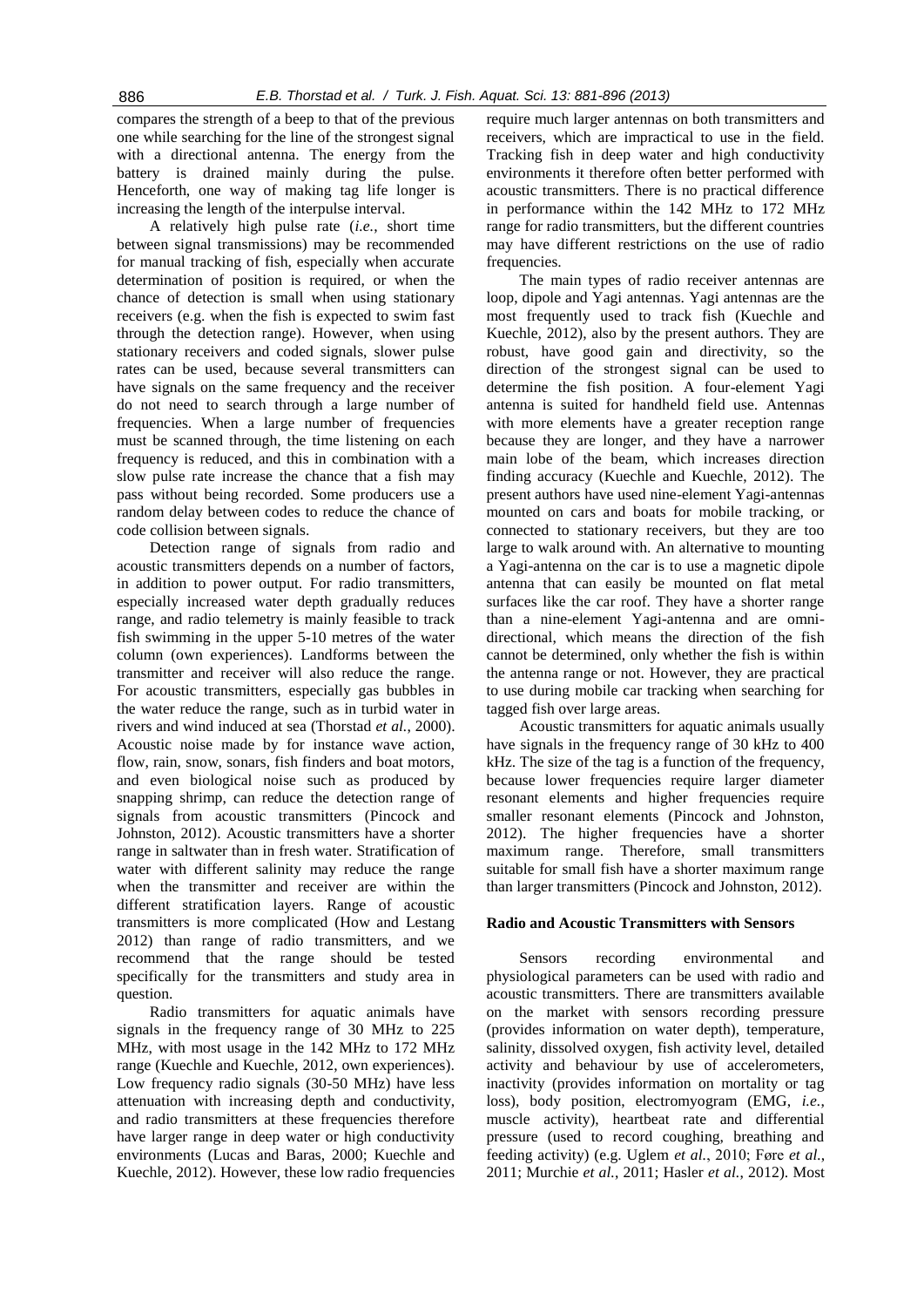sensor transmitters are equipped with only one type of sensor each, or in some cases two different sensors. Information on the sensor recorded data are transmitted as radio or acoustic signals to the receiver as altered pulse rates, as coded signals, or as frequency modulated signals (transfer of complete signal curves). Signals with sensor recorded data can be transmitted to stationary automatic receivers when the fish is within receiver range, or to portable receivers during manual tracking.

When a tagged fish is eaten by a fish predator, the transmitter can remain in the stomach of the predator for several weeks (Thorstad *et al.*, 2012). This may result in erroneous conclusions on fish behaviour, if it is not detected that it is another fish than the one originally tagged that is recorded. In a study of Atlantis salmon post-smolt (*Salmo salar*), depth recordings were used to reveal if the tagged post-smolt had been eaten by marine fish predators, because the much deeper depths frequently used by the predators could be distinguished from the nearsurface migration of the post-smolt (Thorstad *et al.*, 2012).

Transmitters with EMG sensors or accelerometers can be used to study swim speed, metabolic rate and energy expenditure of freeswimming fish in nature (Cooke *et al.,* 2004; Payne *et al.*, 2011). This can be done by first calibrating EMG or accelerometer recordings of sensor transmitters to swim speed and oxygen consumption rate of the tagged fish during forced swim trials in a swim speed tunnel with adjustable water velocity in the laboratory. Oxygen consumption at different activity levels can be calculated from the decline in oxygen level in the water of the sealed swim speed tunnel. EMG or accelerometer data collected from freeswimming fish equipped with a similar transmitter and released in nature can subsequently be used to estimate swim speed and oxygen consumption based on the calibration.

#### **Data Storage Tags (DST)**

Data storage tags (DST, also termed archival tags), are tags with sensors that store the recorded information in the tag. Hence, there is usually no transmission of signals in the field (which distinguishes DSTs from the sensor transmitters described above), and the fish needs to be recaptured to retrieve stored data from the tag. Alternatively, DSTs with floats have been developed. When the fish dies, the tag will rise to the surface as a result of the tag floats, and it may drift to shore and be found and returned to the labeled address (Thorstad *et al.*, 2013a). Data can be stored by DSTs as often as every 1-15 minutes. DSTs are available on the market with sensors recording different parameters, including pressure (provides information on water depth), temperature, light, salinity, earth's magnetic field, compass heading, tilt angle and detailed activity and behaviour by use of accelerometers (e.g. Rikardsen *et al.*, 2007; Reddin *et al.*, 2011). Most DSTs available on the market are equipped with between one and three different sensors.

It is possible to retrieve stored data from some types of DSTs by two-way communication with receivers without recapturing the fish (so-called CHAT-tags, Hight and Lowe, 2007). Stored data are downloaded from the tag to the receiver when the fish is swimming within range of the receiver (receiver range of 500 m in the study of Hight and Lowe, 2007). The tags used by Hight and Lowe (2007) are at present not provided by the manufacturer. At the moment there seem to be only a few tag models that are provided by manufacturers of telemetry equipment using a technology where sensor data (depth and temperature, or accelerometer data Almeida *et al*., accepted) are stored and processed in the tag and can be downloaded when the fish passes a receiver.

#### **Pop-up Satellite Archival Tags (PSAT)**

Pop-up satellite archival tags (PSAT) enable large scale ocean migration studies of large fishes (Figure 3). The PSAT collects information on the environment of the fish such as light, pressure (depth) and water temperature. After a pre-programmed period the slightly positive buoyant tag detaches from the fish and floats to the surface. Alternatively, if the tag measures constant depth for a pre-defined period (*i.e.*, indicating mortality or tag shedding) it will also release, surface and start transmitting a subset of the archived data to polar-orbiting ARGOS satellites until its battery runs out. The satellites then transfer the data to base stations on earth. Hence, this technology provides information on the fish position at pop-up time, and stored light, temperature and depth data can be used to calculate fish movements between tagging and the pop-up location (see below). PSATs are relatively large and have to be attached externally, which limits size and species of fish that can be tagged, although some PSATs are now small enough to be used on European silver eel (*Anguilla anguilla*) (Aarestrup *et al.*, 2009) and adult Atlantic salmon (Chittenden *et al.*, 2013b). The advantage with these tags is that they do not need to be recovered to retrieve data, data is also retrieved from fish that dies (which is often as important as getting data from only those surviving), and an accurate pop-up location is achieved. However, as the transmission success is dependent on several factors, including weather, area, remaining battery life and surrounding topography, usually not all collected data is successfully transferred to ARGOS satellites, often leaving several holes in the dataset (personal observation). Also, as most of these tags have an eroding release mechanism that depends on salt water, they do no release if a fish enters fresh water. Data return from PSATs has been poor in the Mediterranean region (De Metrio *et al*.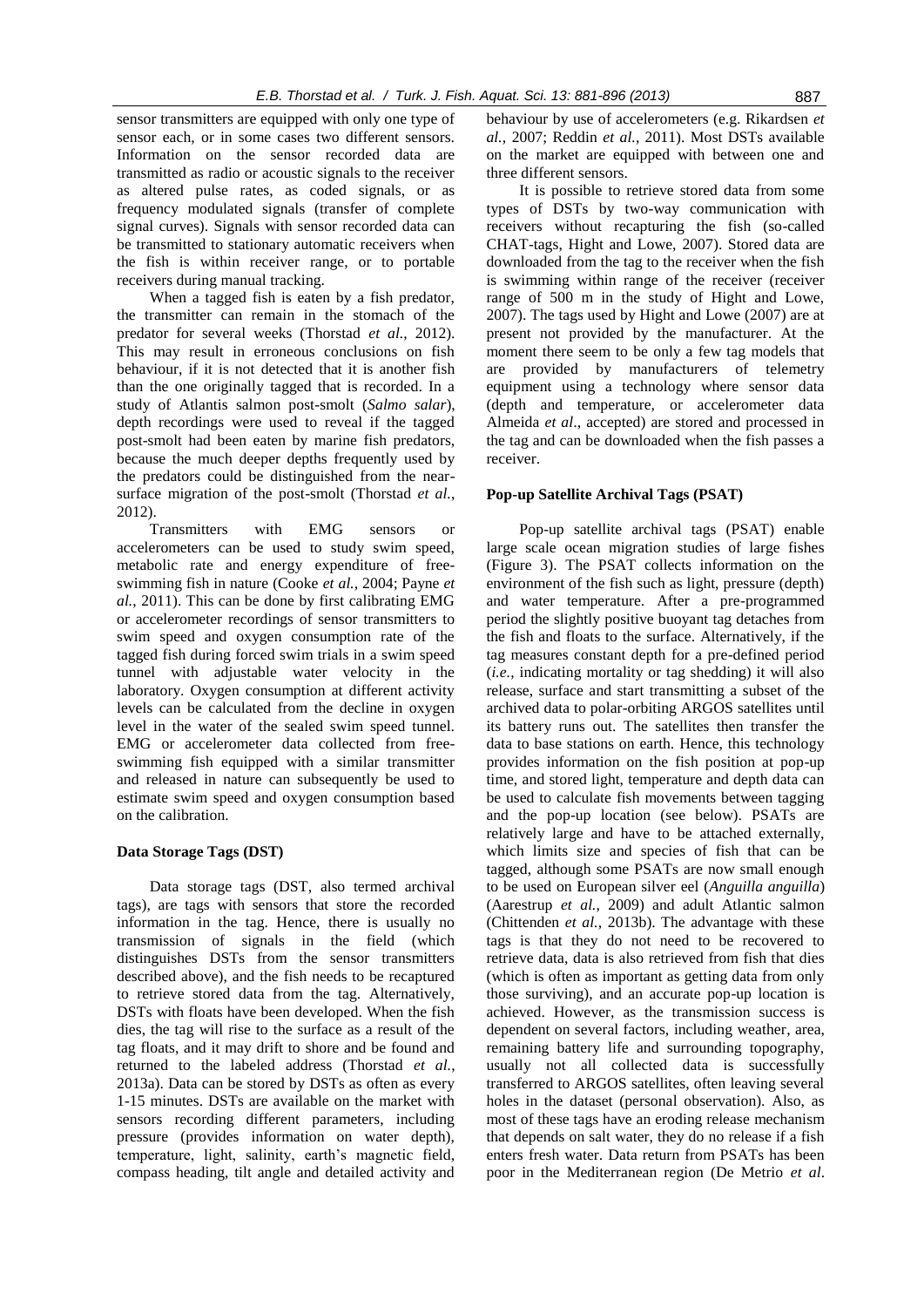

**Figure 3.** Illustration showing the principle by tracking fish with use of pop-up satellite archival tags (PSAT). The tag collects and stores data on depth, water temperature and light intensity as the fish migrates in the ocean. When the transmitter pops up to the surface, the position is recorded and stored data transferred to ARGOS satellites. Based on the stored data, migration routes of the fish can be calculated in retrospect.

2005; Musyl *et al*., 2011). There seems to be noise sources that interferes with the ARGOS frequencies at least in two areas of the world; the Mediterranean and near Taiwan (Musyl *et al*., 2011). For regions with known noise problems, it is advisable to discuss possible solutions with manufacturers of tags before designing the study. Despite these limitations, this is today the best method for large-scale tracking of completely submerged marine animals in the ocean.

#### **Calculating Geographic Positions based on Archived Sensor Data from DSTs and PSATs**

Geographic movements of the fish can to some extent be calculated in retrospect based on stored light data, because day length varies with latitude, and local time of noon or midnight vary with longitude. However, these geolocation methods have some limitations (Ekstrom, 2004; Teo *et al*., 2004; Chittenden *et al.*, 2013b). Longitude estimates are generally more accurate than latitude estimates (Seitz *et al.,* 2006). Further, quality of light level recordings, and hence accuracy of position estimates, may be reduced by fish diving behaviour, fouling of the light sensor, weather and water quality conditions and when the fish moves a large distance between sunrise and sunset. Estimates are difficult in days around the equinoxes when day length is nearly equal at all latitudes. Moreover, at polar latitudes, the long duration of twilight makes estimates of exact sunrise and sunset difficult during much of the year and the difference in irradiance between day and night is reduced, making light-based geolocation difficult (Chittenden *et al.*, 2013b).

Other sensor data than light can be used to estimate geographic movements of fishes in retrospect, either in combination with light data, or other sensor data alone or in combination with each other. Depth data combined with knowledge of bathymetry of lakes or sea basins can in some cases be used to analyse gross geographical positions, as well as water temperature data (Teo *et al*., 2004; Ådlandsvik *et al*., 2007; Chittenden *et al.*, 2013a,b). In a study of anadromous Arctic char (*Salvelinus alpinus*), Jensen and Rikardsen (2012) used relatively simple data storage tags that only recorded fish ambient temperature, and determined habitat use by the tagged individuals based on environmental temperature differences between the sea, estuary and river environments. Movement paths for demersal fishes can be simulated through geographic locations that match the recorded temperature and depth data (Righton and Mills, 2008).

#### **Passive Integrated Transponder Tags (PIT-Tags**)

Passive integrated transponder tags (PIT-tags) (Lucas and Baras, 2000) are the smallest electronic tags (9-22 mm long tags, the smallest weighing less than 0.1 gram, Figure 4). The tags are termed passive because they have no battery, whereas the other groups of tags described here can be termed active tags, because they have their own battery. The microchip of the PIT-tag remains inactive until read with a scanner. The scanner/reader powers the tag circuitry by radio frequency induction and then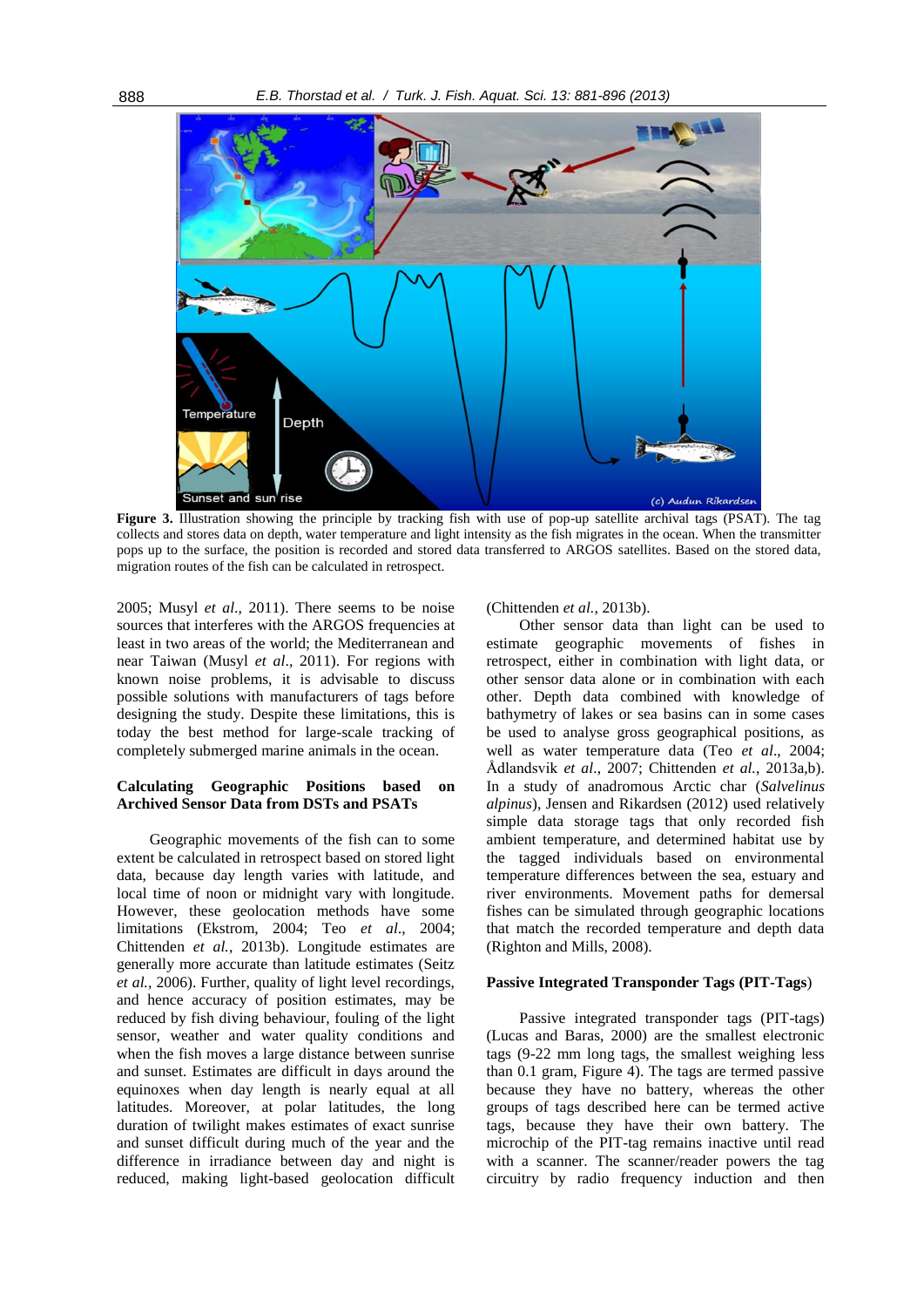

Figure 4. Tagging with a passive integrated transponder tag (PIT-tag). This tag is commonly inserted in the body cavity by use of a syringe implanter, or by cutting a small hole in the body wall with a scalpel and inserting the tag like in the picture. Photo: Audun H. Rikardsen.

receives the unique code back from the tag. PIT-tags are usually encapsulated in glass. The estimated lifetime of tags is several decades. The advantages with these tags are their small size (fish down to about 5 cm in body length can be tagged), the large number of unique codes and the long lifetime of tags. The disadvantage is the short detection distance of the readers (<1 m). PIT-tags are frequently used in tagging and recapture studies (Hedger *et al.,* 2013), and the tag ID can be identified using a hand held reader (Burnett *et al.,* 2013). Automatic stations with tubular or square shaped antennas, or flat-bed antennas, can be installed at suitable sites in small rivers and in fish passes to detect PIT-tagged fish passing the station (Lucas *et al.,* 1999; Aarestrup *et al.,* 2003). Portable readers can also be used to search for tagged fish in shallow areas of ponds and small rivers, but the efficiency is restricted by the short range. Signals can be detected through water and air. Detection range is dependent on tag size, operation frequency, antenna power, tag orientation and interference from other devices (Lucas and Baras, 2000). Detection range is reduced in saline waters, but stationary PIT-tag systems have also been used in marine environments (Meynecke *et al*., 2008).

# **Tagging Methods – How Can Telemetry Tags be Attached to the Fish**

There are three main methods for attaching electronic tags to fish, which are 1) surgical implantation in the body cavity, 2) external attachment, and 3) gastric insertion via the mouth (Figure 5, Figure 6 and Table 1) (Jepsen *et al.,* 2002; Bridger and Booth, 2003; Cooke *et al.*, 2011a). The choice of tagging method depends on the morphology, size and life stage of the fish, habitat, duration of study, tag type and research question.

Surgical implantation in the body cavity is the

most commonly used tagging method for electronic tags in fish (Cooke *et al.*, 2011a). The tag is inserted via an incision made by a scalpel, and the incision is closed usually with 2-3 surgical sutures (Figure 5). The advantages with surgical implantation are that the tag does not interfere with the streamlined body shape of the fish, the tag is placed close to the centre of gravity, the tag does not attract predators, and it is ideal for long-term studies. One of the disadvantages with surgical implantation is that it requires more practice and skills than other tagging methods and should be adapted to the study species and body size and shape of the tagged fish. Furthermore, wounds may not heal easily for fish that are in periods of high activity, and sutures may open up when fish are jumping and swimming in waterfalls and strong currents (own experiences). Implantation is less suitable for flatfishes or other species with little space available in the body cavity. Monitoring of environmental variables with sensor tags requires sensors to be passed through the body wall if the tag is surgically implanted (Figure 5), with risk of negative impacts due to the additional wounds. Similarly, body implanted radio transmitters usually have trailing antennas that must exit the body cavity, which may increase tag loss because tags can be expelled through the antenna exit, and imply other negative tagging effects (Cooke *et al*., 2011). An internal coiled antenna within the radio transmitter can be less detrimental to the fish, but may reduce signal reception range (Lucas and Baras, 2000). Internal tags cannot easily be identified by fishers at recapture, so an additional external tag with information for fishers may be needed (*e.g*. with reward information and address for return of tags).

No suture material for closing incisions has been developed specifically for fish, and many different suture materials are available. The choice between absorbable and permanent sutures is a trade-off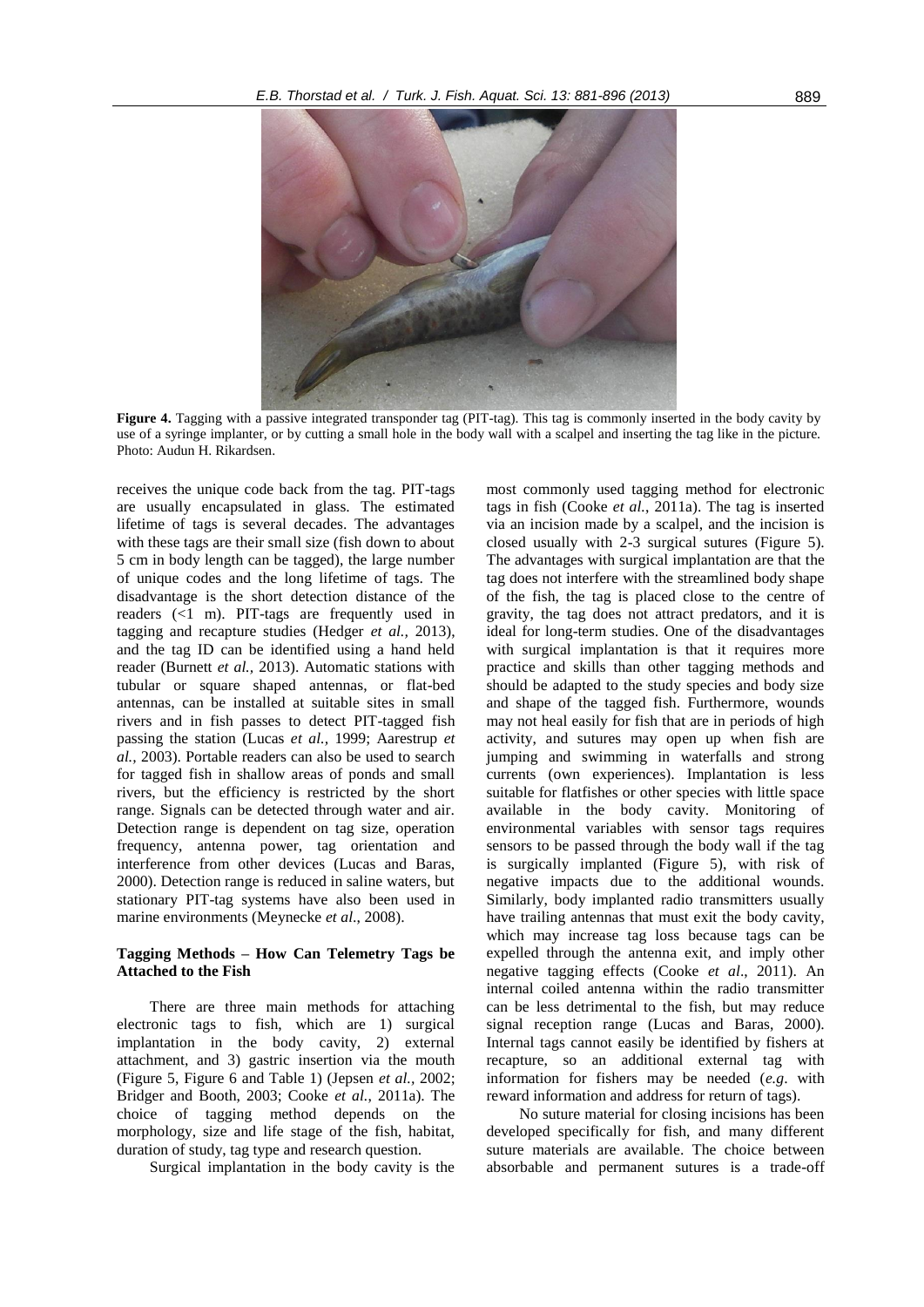

Figure 5. Internal tagging where an archival tag is inserted into the body cavity, with an external light and temperature sensor trailing through the body wall. A similar tagging method may be used for implantation of radio tags with an external antenna trailing through the body wall. After insertion, the wound was closed with two suture stiches. Photo: Audun H. Rikardsen.



Figure 6. External attachment with a radio transmitter on one side and a data storage tag (DST) on the other side of the dorsal fin. Such double tagging is only suitable for large fish. Photo: Audun H. Rikardsen.

**Table 1.** Potential advantages and disadvantages for the three main tagging methods for electronic tags on fish (based on the authors' own experiences)

|                             | External attachment                                                              | Surgical implantation in body cavity        | Gastric insertion                           |  |  |
|-----------------------------|----------------------------------------------------------------------------------|---------------------------------------------|---------------------------------------------|--|--|
| Advantages<br>Disadvantages | Easy attachment procedure                                                        | The tag is placed close to the centre of    | Works well on non-feeding fish              |  |  |
|                             | Low immediate tag loss (6-12 months)                                             | gravity of the fish, and does therefore not | Easy and fast tagging (can potentially be   |  |  |
|                             | Visible for fishers and no secondary tag needed for                              | impact the balance                          | done without anesthetization)               |  |  |
|                             | recognition                                                                      | No interference with the streamlined body   | The tag is placed close to the centre of    |  |  |
|                             | Increased chance of recapture in gillnets                                        | shape of the fish and less risk of reduced  | gravity of the fish, and does therefore not |  |  |
|                             | Anesthetization not always necessary                                             | swimming performance than external tags     | impact the balance                          |  |  |
|                             | Well-suited for studies $< 1$ year                                               | No fouling or drag of tag                   | No interference with the streamlined body   |  |  |
|                             | Well-suited when using sensor tags recording                                     | Well-suited for long-term studies (but      | shape of the fish and less risk of reduced  |  |  |
|                             | environmental variables                                                          | potential tag expulsion first months)       | swimming performance than external tags     |  |  |
|                             |                                                                                  | Well-suited on long term even for fast      | No fouling or drag of tag                   |  |  |
|                             |                                                                                  | growing or starving fish                    | Invisible for predators                     |  |  |
|                             |                                                                                  | Invisible for predators                     |                                             |  |  |
|                             | Interferes with the streamlined body shape of fish and                           | Immediate tag expulsion may occur (first    | Regurgitation rate may be high, especially  |  |  |
|                             | increases drag, which may reduce swimming                                        | weeks/months)                               | in feeding fish                             |  |  |
|                             | performance                                                                      | External mark needed for visual             | May decrease feeding and growth in          |  |  |
|                             | Risk of fouling on tag (coastal areas), which may further                        | recognition of tagged fish                  | feeding fish                                |  |  |
|                             | reduce swimming performance                                                      | Complicated implantation procedures,        | Tag/fish-size must be adjusted (e.g. rubber |  |  |
|                             | The tag can be entangled in vegetation and structured                            | which require practice and skills           | ring)                                       |  |  |
|                             | environments                                                                     | Anaesthetisation always required            | Danger of rupturing the stomach wall        |  |  |
|                             | Increased predation risk                                                         | Fish should not be too active after tagging | during tagging                              |  |  |
|                             | May provoke attacks from other fish                                              | (e.g. in waterfalls) to ensure wound        | External mark needed for visual             |  |  |
|                             | Not well-suited for fast growing or fasting fish on long                         | healing.                                    | recognition of tagged fish                  |  |  |
|                             | term $(>1$ year)                                                                 | Not well-suited for fishes with limited     | Long-term effects?                          |  |  |
|                             | Attachment wires may on long term cause damage to                                | space in the body cavity                    |                                             |  |  |
|                             | muscle.                                                                          | External radio antennas and sensors need    |                                             |  |  |
|                             | Potential for large tag loss on long term $($ > 1 year,<br>size/shape dependent) | to be exited through the body wall          |                                             |  |  |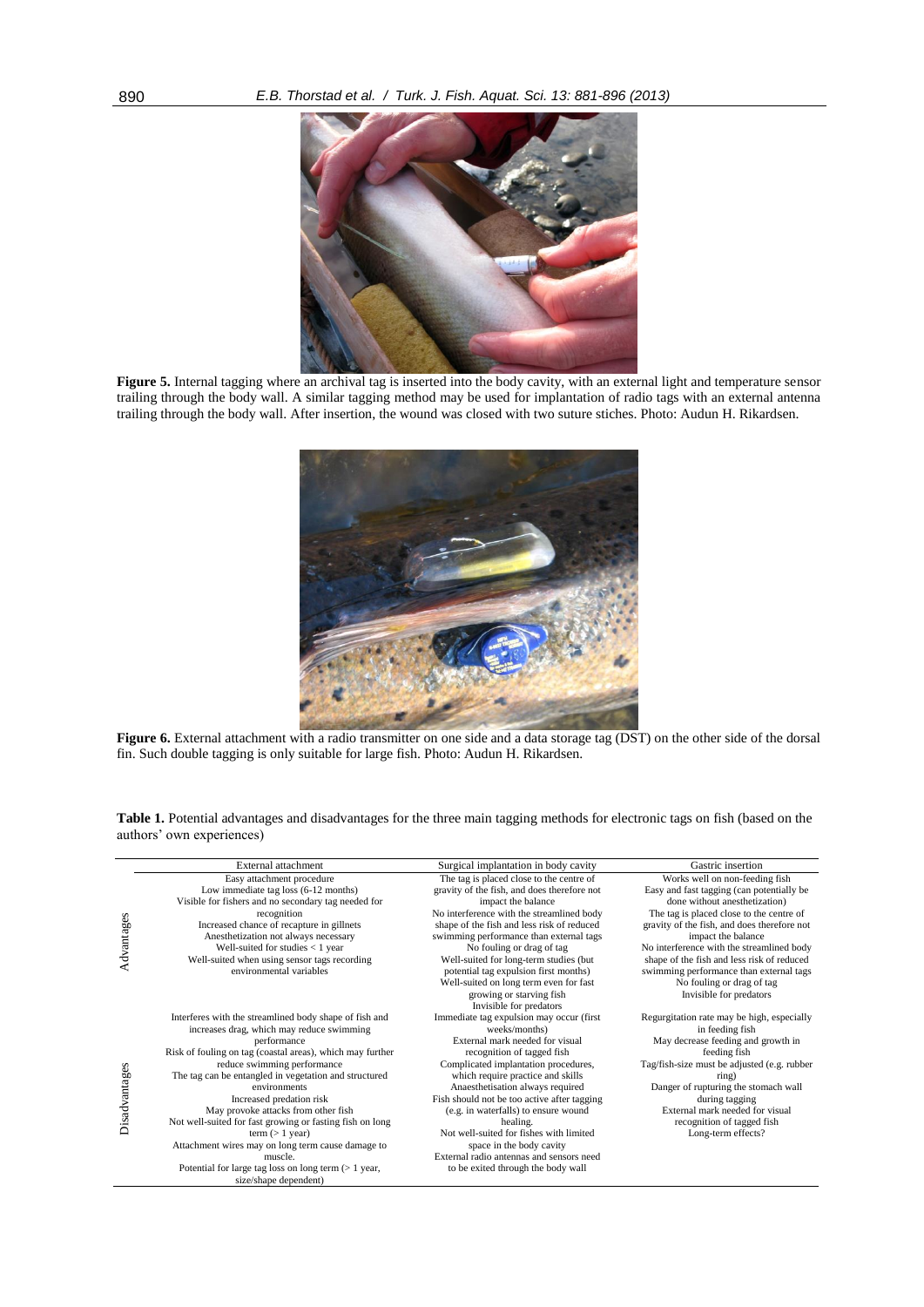between risks of expulsion through an unhealed incision as a result of premature loss of absorbable sutures, and the risk of infection due to the presence of permanent sutures (Thorstad *et al.*, 2013a). Permanent sutures will over time be shed from the fish (Figure 7), and inflammations may be seen around sutures during the shedding process. The advantage of absorbable sutures is that they may remain in the fish for a shorter time than permanent sutures, and the period with inflammations may be reduced. However, the present authors mainly use permanent sutures to reduce the risk of premature suture loss, and the healing is usually successful and inflammations disappear once the sutures are shed. The use of monofilament sutures instead of braided materials may reduce the inflammations, but this may be species specific (Thorstad *et al.*, 2013a).

External tags are often attached with steel wires or strings through the muscle at the dorsal fin (Figure 6). Advantages with external tagging is that the procedure requires less training than other tagging methods, it can be used in fishes not suitable for surgical implantation, external placement is an advantage if sensors are used to measure the external environment, and fishers can easily detect the tag at recapture. The disadvantages are that the tags interferes with the streamlined body shape of the fish and increases drag, it can be entangled in aquatic vegetation, and seaweed and sessile animals may grow on the tag and antenna (fouling) and increase the drag (Thorstad *et al.*, 2001). As the external tags also may be entangled in gillnets, externally tagged fish can be more easily recaptured (Rikardsen and Thorstad, 2006), which is sometimes a benefit if the tags needs to be recaptured (e.g. archival tags). Tags with a flat shape (Figure 6) are better suited for external attachment than cylindrical tags because they interfere less with the streamlined body shape, rest steadier to the fish and are therefore less likely to

loosen and cause long-term negative impacts. However, due to the components of acoustic tags, they usually produced with a cylindrical shape, and are therefore less suitable for external tagging than radio transmitters and archival tags, which are available in both cylindrical and flat shapes. Cylindrical shapes are preferred for internal tagging, because this shape fits better into the body cavity and stomach.

Gastric insertion of tags is a quick tagging method, but is mainly suitable for fish at life stages when they have ceased feeding, such as for instance European eel during the silver eel stage when migrating to feeding grounds (Økland and Thorstad, 2013). Advantages and disadvantages with this tagging method are mainly similar to surgically implanted transmitters, but in addition there is a risk of tag loss by regurgitation, causing a premature end of the study. The tags size should be adjusted to the size of the stomach of the fish to reduce regurgitation rates. Some scientists have used a rubber ring of vulcanization tape around the tags to reduce regurgitation rates (Rivinoja *et al.*, 2006).

In addition to the three main tagging methods, there is a fourth method sometimes used, which is wrapping a transmitter in a bait and make the fish voluntarily ingest the transmitter when taking the bait (Winger *et al.*, 2002). This may especially be an appropriate method for deep-water fish that cannot be brought to the surface for tagging. The disadvantage is that it is difficult to control which fish is tagged as fish of several species, sizes and life stages may take the bait. Video can be used to attain information on the fish that is tagged. Further, it is difficult to know how long the fish will retain the tag.

### **Potential Tagging Effects**

The tag should have minimal effects on the



**Figure 7.** Healing of surgical incision of a *Capoeta angoare* with an implanted radio transmitter with a trailing antenna. The fish was recaptured in Ceyhan River in Turkey 20 days after tagging. Two sutures had already been shed, whereas the last suture was during the shedding process, which caused the irritated area around the incision. Once all sutures are shed, the sign of irritation usually disappears, and after some time it can be difficult to see where such incisions have been made. Photo: Ahmet Alp.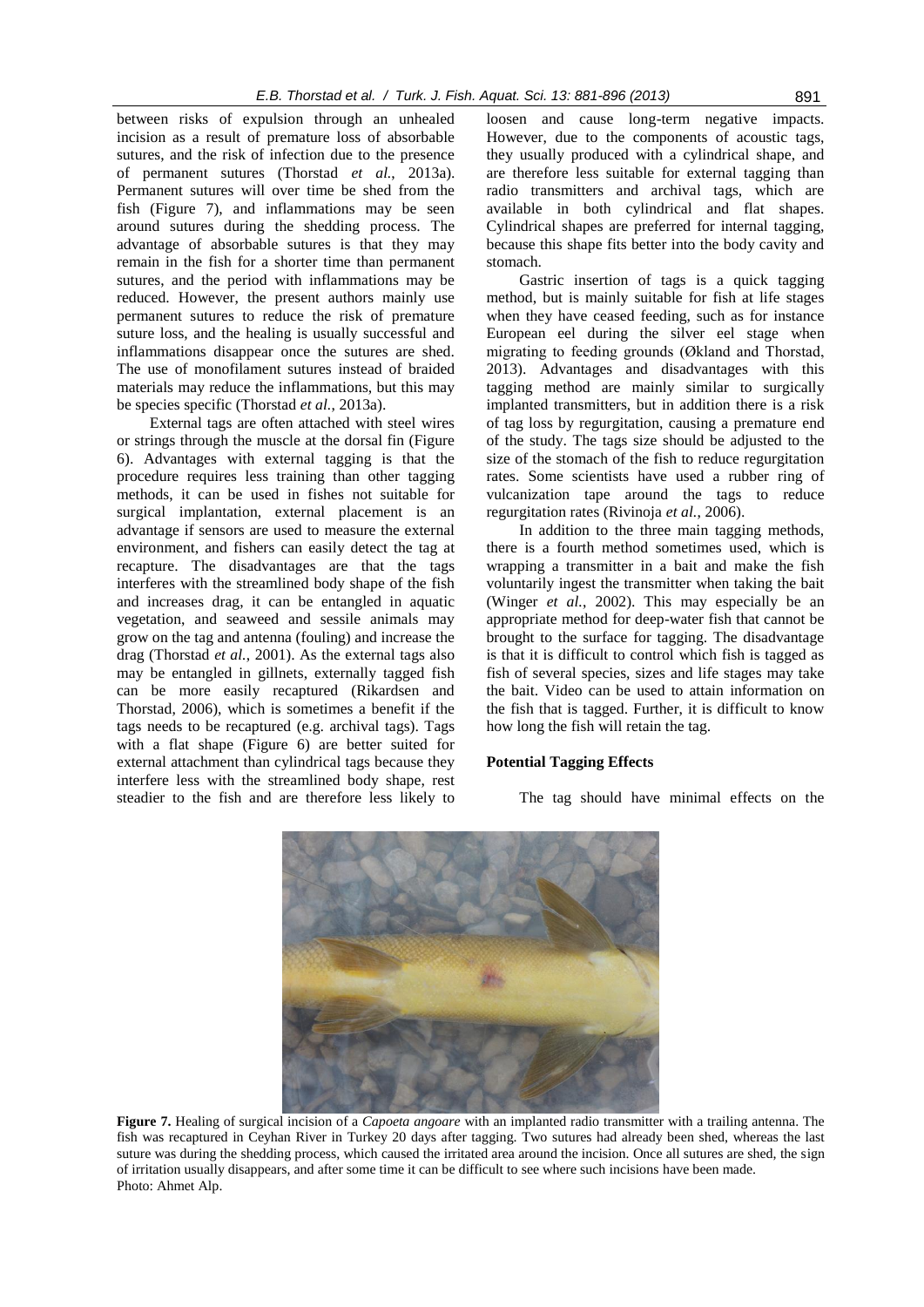tagged animal. If not, an anomalous behaviour caused by the tagging may be recorded and not the natural fish behaviour, and the study is a failure from a scientific point of view. Furthermore, optimal anaesthetic and tagging methods are required to meet the ethical standards for use of experimental animals, and to ensure fish survival and welfare (Table 1).

There are numerous studies of tagging effects in different fishes (reviewed by Jepsen *et al.*, 2002; Bridger and Booth, 2003; Cooke *et al.*, 2011a). Negative effects by surgical implantation may be inflammations, infections, tag expulsion, altered behavior, decreased swimming performance, reduced feeding, reduced growth and increased mortality (Jepsen *et al.*, 2002; Bridger and Booth, 2003; Thorstad *et al.*, 2009; Cooke *et al.*, 2011a). Expulsion of implanted tags may occur; through the incision, through an intact part of the body wall, or through the intestine (Jepsen *et al*., 2002, own observations). This usually happens within the first weeks or months after tagging, and the degree of shedding seems to be dependent on species, life stage and the shape, size and type of tag (own observation). Using small and cylindrical tags with rounded ends and no sharp edges may reduce the expulsion risk. External tags tend to have a lower immediate tag loss rate than sometimes experienced for internal implanted tags (own observations). However, after several months or years, the swimming muscles can be injured (dependent on tagging location), and the external tags may grow out of the fish. This is species, size and life-stage dependent. For example if a starving fish is tagged, the tag attachment may loosen over time when the fish loses body mass, and the chances of injuries and tag loss increase. Gastric insertion of tags may decrease feeding and growth in tagged fish because the tag may block feed intake, the stomach volume available for ingesting feed is reduced, and the fish may feel satiated due to the mass and volume of the tag in the stomach (Bridger and Booth, 2003).

There is no generally applicable rule for how large the tag can be related to fish body size without impacting the fish negatively (Jepsen *et al.*, 2005). Despite this, some researchers rely on a general rule of thumb, "the 2% rule", to argue that the tagging protocol did not affect the results of a study because the tag mass was less than 2% of the body mass of the fish. Tag effect studies indicate that this is not a valid argument; in some cases tag effects are demonstrated when using smaller tags, and in other cases larger tags can be used without any significant tagging effects (Jepsen *et al.*, 2005). The appropriate maximum relationship between tag size and fish body size is determined by the specific study objectives, the tagging method and the species/life stage involved. Information on this can be found in published studies on tagging effects from the same species and tagging methods, from related species, or it may be advisable to perform new investigations of tagging effects before the study is initiated. It is often advisable to design the study so as to use as small tags as possible.

While there has been large focus on tagging effects in published studies, there is less focus on methods and effects of catch and handling fish for tagging. It is equally important to make sure catch and handling is not impacting the fish or fish behaviour negatively as it is to evaluate effects of the tag. Adverse catch and handling methods may in worst case significantly impact fish survival and behavior.

The present authors often release wild fish back to their natural environment as soon as possible after tagging, without keeping them in any holding facilities. Hence, the fish is released immediately if not anaesthetised, or as soon as they have recovered from the anaesthetisation and can swim normally. Keeping wild fish in captivity may increase stress compared to being released back to the familiar environment. However, the release strategy must be evaluated carefully in each case. If there are potential predators present in the area, the tagged fish must be released in a time and place when the predation risk is as low as possible.

# **Conclusions**

Since the first fish telemetry studies during the 1950s and 1960s, there has been a tremendous increase in the use of electronic tagging methods, especially during the last 10-20 years. This has resulted in a huge amount of new information on fish behaviour in freshwater, brackish and near coastal waters, and ocean environments - in many parts of the world. Most of the studies have been performed in North America, Western Europe, Japan and Australia/New Zealand, but to an increasing extent also in other parts of the world.

Electronic tagging can be used for a range of approaches in fish biology, from descriptive studies of fish behaviour in different environments to sophisticated hypothesis testing. The methods are relatively expensive, but in many cases the only possibility to provide some types of data. The perfect tag – the long lasting, very small tag with a number of sensors and a long range in all environments – does not exist. The different telemetry methods provide new opportunities, but are also confined by methodological and technical constraints. The different methods are characterised by different strengths and limitations (summarized in Table 2). In telemetry studies, it is therefore particularly important to ask clear research questions, identify and prioritise the most important research questions, and to carefully choose the method and study design that will ensure reliable answers to the prioritised research questions.

There has been and will be a continuous development in telemetry technology and methods used in fish research. Manufacturers of telemetry equipment will likely in the future provide more advanced sensor transmitters for measuring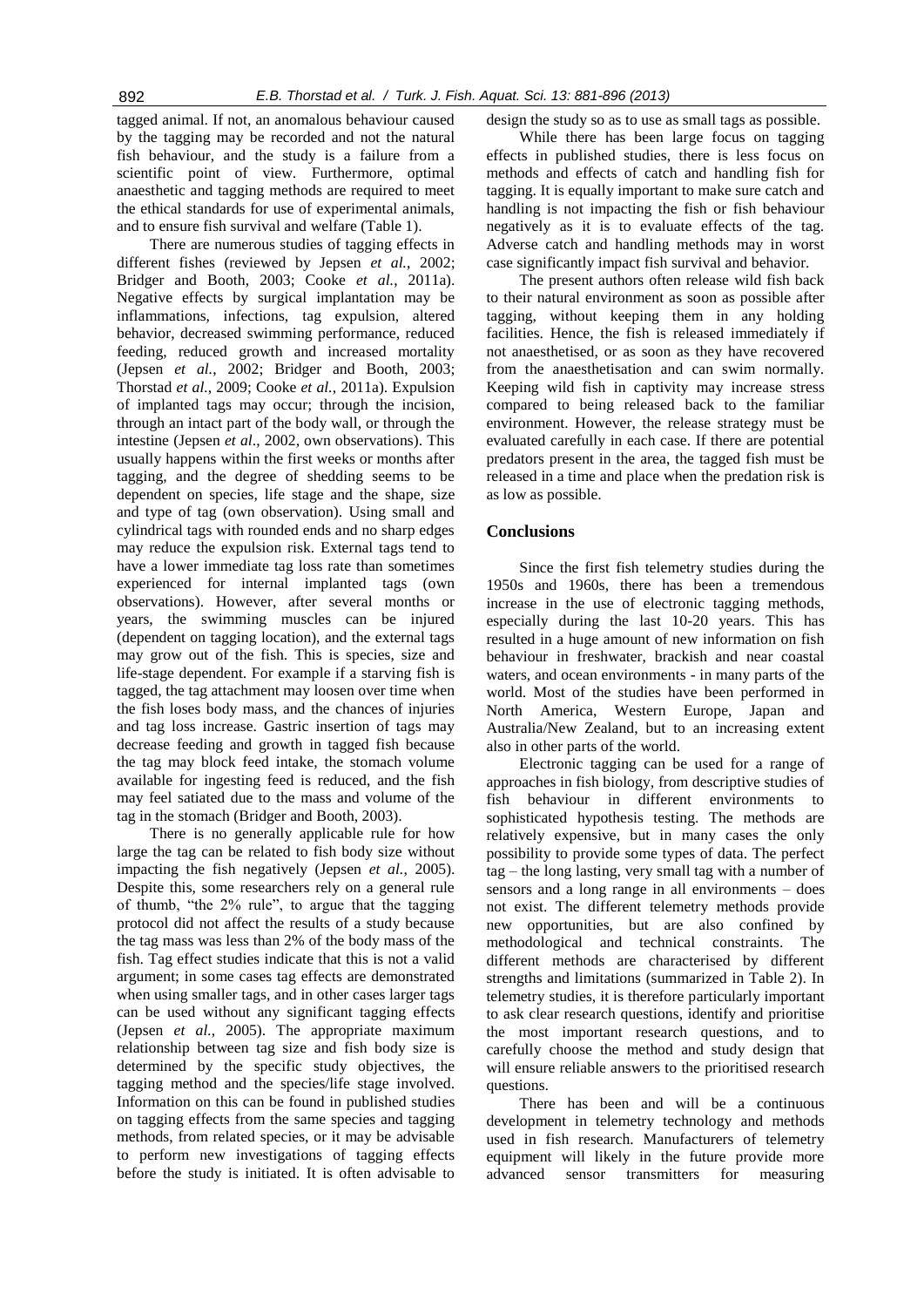|                                   | Radio    | Acoustic | DST/archival | <b>PSAT</b> | <b>PIT</b>         |
|-----------------------------------|----------|----------|--------------|-------------|--------------------|
| Freshwater use                    | $++$     | $++$     | $++$         |             | $^+$               |
| Saltwater use                     |          | $^{++}$  | $++$         |             | $^{(+)}$           |
| External tagging                  | $^{++}$  | $^{+}$   | $++$         | $^{++}$     | $^{(+)*}$          |
| Internal tagging                  | $^+$     | $++$     | $^+$         |             | $^{++}$            |
| Gastric insertion                 |          | $^{+}$   |              |             |                    |
| Useable for small fish            | $+(+)$   | $+(+)$   | $^+$         |             | $^{++}$            |
| Remote data logging in air        | $++$     |          |              | $^{++}$     |                    |
| Remote data logging in water      | $^{+}$   | $++$     |              |             | $^{(+)}$           |
| Measures of several parameters    |          |          | $^{++}$      | $^{++}$     |                    |
| Deep water measurement            | $^{(+)}$ | $+(+)$   | $++$         | $++$        |                    |
| Long identification range         | $+(+)$   | $^+$     |              | $^{++}$     |                    |
| Manual tracking with receivers    | $++$     | $+(+)$   |              |             | $^{(+)}$           |
| Automatic tracking with receivers | $++$     | $++$     |              |             | $\hskip 0.025cm +$ |
| Long term study $(> 1$ year)      | $^+$     | $^{+}$   | $^{++}$      |             | $^{++}$            |
| Possibility for 3D-tracking       |          | $++$     |              | $^{(+)}$    |                    |
| Low cost studies                  |          | $^{(+)}$ |              |             | $^{++}$            |
| Continuous data sampling          | $(+)$    | $(+)$    | $^{++}$      |             |                    |

**Table 2.** Comparisons of the five main types of electronic tags. Rating of different criteria is done from not suitable (-), suitable (+) to highly suitable (++). The main types of tags are radio and acoustic transmitters, data storage tags (DST, also termed archival tags), pop-up satellite archival tags (PSAT) and passive integrated transponder (PIT) tags

PIT-tags are normally not suited for external tagging, but PIT-tags can be moulded into standard external fish tags such as T-bar tags and dart tags and thereby be suitable for external tagging.

environmental and physiological parameters, and improved technologies to transmit stored data from archival tags to remote receivers, enabling data to be retrieved without recapturing the tag. Satellite technologies will likely improve, as well as different other geolocation tags and methods. More powerful analytical methods for telemetry data are also likely to develop during the coming years.

Number of studies using multidisciplinary approaches to increase the explanation power, and where fish telemetry is only one of the methods used, seem to have increased over the years. Fish telemetry methods have for instance been coupled with physiology, genetics and experimental biology (Cooke *et al.,* 2008; Östergren *et al.,* 2012; Thorstad *et al.*, 2013b). Coupling with these and other tools and techniques such as diet analyses, isotope and fatty acid analyses and oceanography will likely to an increasing extent in the future be used to yield new insights into fish biology.

### **Acknowledgements**

We would like to thank Kari Sivertsen at the Norwegian Institute for Nature Research for help with graphic design of Figure 2.

# **References**

- Aarestrup, K., Økland, F., Hansen, M.M., Righton, D., Gargan, P., Castonguay, M., Bernatchez, L., Howey, P., Sparholt, H., Pedersen, M.I. and McKinley, R.S. 2009. Oceanic spawning migration of the European eel (*Anguilla anguilla*). Science, 325: 1660.
- Adams, N.S., Beeman, J.W. and Eiler, J.H. (eds.) 2012. Telemetry techniques: A users guide for fisheries research. American Fisheries Society, Bethesda, Maryland.
- Ådlandsvik, B., Huse G. and Michalsen, K. 2007. Introducing a method for extracting horizontal migration patterns from data storage tags. Hydrobiologia, 582: 187-197.
- Almeida P.R., Quintella, B.R. and Dias, N.M. 2002. Movement of radio-tagged anadromous sea lamprey during the spawning migration in the River Mondego (Portugal). Hydrobiologia, 483: 1-8.
- Almeida, P.R., Pereira, T.J., Quintella, B.R., Grønningsæter, Å., Costa, M.J. and Costa, J.L. (accepted). Testing a 3-axis accelerometer acoustic transmitter (AccelTag) on the Lusitanian toadfish. Journal of Experimental Marine Biology and Ecology.
- Baktoft, H., Aarestrup, K., Berg, S., Boel, M., Jacobsen, L., Jepsen, N., Koed, A. Svendsen, J.C. and Skov, C. 2012. Seasonal and diel effects on the activity of northern pike studied by high-resolution positional telemetry. Ecology of Freshwater Fish, 21: 386-394.
- Bendall, B., Moore, A. and Quayle, V. 2005. The postspawning movements of migratory brown trout *Salmo trutta* L. Journal of Fish Biology, 67: 809-822.
- Bridger, C.J. and Booth, R.J. 2003. The effects of biotelemetry transmitter presence and attachment procedures on fish physiology and behaviour. Reviews in Fisheries Science, 11: 13-34.
- Burnett, N.J., Stamplecoskie, K.M., Thiem, J.D. and Cooke, S.J. 2013. Comparison of detection efficiency among three sizes of half-duplex passive integrated transponders using manual tracking and fixed antenna arrays. North American Journal of Fisheries Management, 33: 7-13.
- Calles, O., Olsson, I.C. and Comoglio, C. 2010. Sizedependent mortality of migratory silver eels at a hydropower plant, and implications for escapement to the sea. Freshwater Biology, 55: 2167-2180.
- Chittenden, C.M., Fauchald, P. and Rikardsen, A.H. 2013a. Important open-ocean areas for northern Atlantic salmon (*Salmo salar*) - as estimated using a simple ambient-temperature approach. Canadian Journal of Fisheries and Aquatic Sciences 70: 101-104.
- Chittenden, C.M., Ådlandsvik, B., Pedersen, O.P. and Rikardsen, A.H. 2013b. Testing a model to track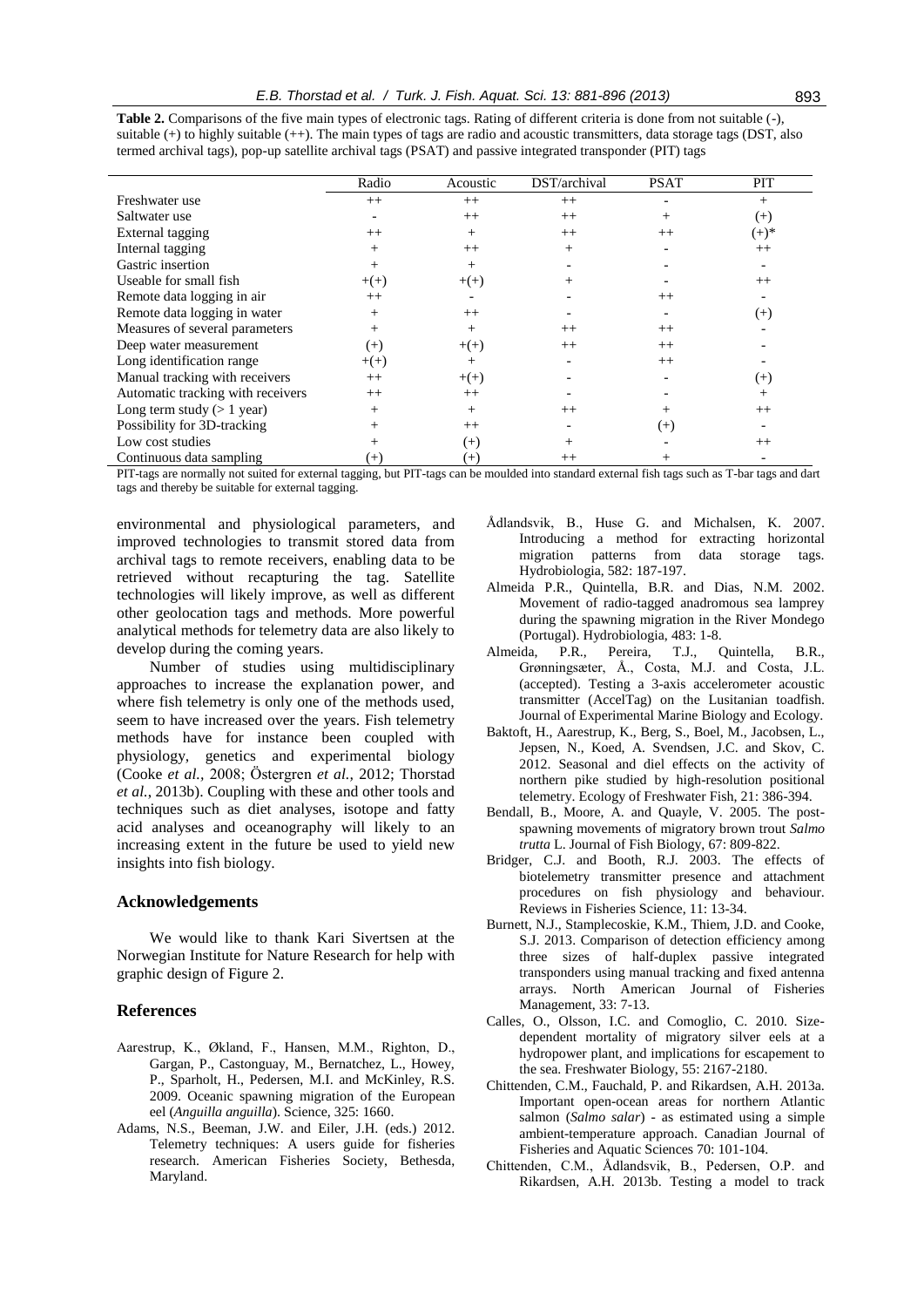marine fish migrations in polar regions using pop-up satellite archival. Fisheries Oceanography, 22: 1-13

- Chittenden C.M., Rikardsen, A.H., Skilbrei, O., Davidsen, J.G., Halttunen, E., and McKinley, R.S. 2010. An effective method for the recapture of escaped armed. Aquaculture Environment Interactions, 1: 215-224.
- Cooke, S.J. and Thorstad, E.B. 2012. Is radio telemetry getting washed downstream? The changing role of radio telemetry in studies of freshwater fish relative to other tagging and telemetry technology. American Fisheries Society Symposium, 76: 349-369.
- Cooke, S.J., Thorstad, E.B. and Hinch, S.G. 2004. Activity and energetics of free-swimming fish: insights from electromyogram telemetry. Fish and Fisheries, 5: 21- 52.
- Cooke, S.J., Woodley, C.M., Eppard, M.B., Brown, R.S. and Nielsen, J.L. 2011a. Advancing the surgical implantation of electronic tags in fish: a gap analysis and research agenda based on a review of trends in intracoelomic tagging effect studies. Reviews in Fish Biology and Fisheries, 21: 127-151.
- Cooke, S.J., Midwood, J.D., Thiem, J.D., Klimley, P., Lucas, M.C., Thorstad, E.B., Eiler, J., Holbrook, C. and Ebner, B.C. 2013. Tracking animals in freshwater with electronic tags: past, present and future. Animal Biotelemetry, 1:5.
- Cooke, S.J., Iverson, S.J., Stokesbury, M.J.W., Hinch, S.G., Fisk, A.T., VanderZwaag, D.L., Apostle, R. and Whoriskey, F. 2011b. Ocean Tracking Network Canada: A network approach to addressing critical issues in fisheries and resource management with implications for ocean governance. Fisheries, 36: 583- 592.
- Cooke, S.J., Hinch, S.G., Farell, A.P., Patterson, D.A., Miller-Saunders, K., Welch, D.W., Donaldson, M.R., Hanson, K.C., Crossin, G.T., Mathes, M.T., Lotto, A.G., Hruska, K.A., Olsson, I.C., Wagner, G.N., Thomson, R., Hourston, R., English, K.K., Larsson, S., Shrimpton, J.M. and Van der Kraak, G. 2008. Developing a mechanistic understanding of fish migrations by linking telemetry with physiology, behavior, genomics and experimental biology: An interdisciplinary case study on adult Fraser River sockeye salmon. Fisheries, 33: 321-339.
- Dagorn, L., Pincock, D., Girard, C., Holland, K., Taquet, M., Sancho, G., Itano, D. and Aumeeruddy, R. 2007. Satellite-linked acoustic receivers to observe behaviour of fish in remote areas. Aquatic Living Resources, 20: 307-312.
- Dervo, B., Skei, J.K., Berg, O.K., Kraabøl, M., Arnemo, J.M. and Dolmen, D. 2010. A comparison of external and internal attachments of radio transmitters on adult crested newts *Triturus cristatus*. Amphibia-Reptilia 31: 229-237.
- Donaldson, M.R., Arlinghaus, R., Hanson, K.C. and Cooke, S.J. 2008. Enhancing catch-and-release science with biotelemetry. Fish and Fisheries, 9: 79-105.
- Ekstrom, P.A. 2004. An advance in geolocation by light. Memoirs of National Institute of Polar Research Special Issue, 58: 210-226.
- Føre, M., Alfredsen, J.A. and Grønningsæter, A. 2011. Development of two telemetry-based systems for monitoring the feeding behaviour of Atlantic salmon (*Salmo salar* L.) in aquaculture sea-cages. Computers and Electronics in Agriculture, 76: 240-251.
- Gilroy, D.J., Jensen, O.P., Allen, B.C., Chandra, S., Ganzorig, B., Hogan, Z., Maxted, J.T. and Vander

Zanden, M.J. 2010. Home range and seasonal movement of taimen, *Hucho taimen*, in Mongolia. Ecology of Freshwater Fish, 19: 545-554.

- Hasler, C.T., Mossop, B., Patterson, D.A., Hinch, S.G. and Cooke, S.J. 2012. Swimming activity of migrating Chinook salmon in a regulated river. Aquatic Biology, 17: 47-56.
- Hedger, R.D., Næsje, T.F., Fiske, P., Ugedal, O., Finstad, A.G. and Thorstad, E.B. 2013. Ice-dependent winter survival of juvenile Atlantic salmon. Eology and Evolution, 3: 523-535.
- Heupel, M.R., Semmens, J.M. and Hobday, A.J. 2006. Automated acoustic tracking of aquatic animals: scales, design and deployment of listening station arrays. Marine and Freshwater Research, 57: 1-13.
- Hight, B.V. and Lowe, C.G. 2007. Elevated body temperatures of adult female leopard sharks, *Triakis semifasciata*, while aggregating in shallow nearshore embayments: Evidence for behavioural thermoregulation? Journal of Experimental Marine Biology and Ecology, 352: 114-128.
- How, J.R. and de Lestang, S. 2012. Acoustic tracking: issues affecting design, analysis and interpretation of data from movement studies. Marine and Freshwater Research, 63: 312-324.
- Jensen, J.L.A. and Rikardsen, A.H. 2012. Archival tags reveal that Arctic charr *Salvelinus alpinus* and brown trout *Salmo trutta* can use estuaries and marine waters during winter. Journal of Fish Biology, 81: 735-749.
- Jepsen, N., Schreck, C., Clements, S. and Thorstad, E.B. 2005. A brief discussion on the 2% tag/bodymass rule of thumb. In: Aquatic telemetry: advances and applications. Proceedings of the Fifth Conference on Fish Telemetry held in Europe, Ustica, Italy, 9-13 June 2003 (editors Spedicato, M.T., Lembo, G and Marmulla, G.). FAO/COISPA, Rome, pp. 255-259.
- Jepsen, N., Thorstad, E.B., Baras, E. and Koed, A. 2002. Surgical implantation of telemetry transmitters in fish: how much have we learned? Hydrobiologia*,* 483: 239- 248
- Klimley, A.P. 2013. Why publish in Animal Biotelemetry? Animal Biotelemetry, 1:1.
- Knip, D.M., Heupel, M.R. and Simpfendorfer, C.A. 2012. Evaluating marine protected areas for the conservation of trophical coastal sharks. Biological Conservation, 148: 200-209.
- Koed, A. and Thorstad, E.B. 2001. Long-term effect of radio tagging on the swimming performance of pikeperch. Journal of Fish Biology, 58: 1753-1756.
- Koehn, J.D., McKenzie, J.A., O'Mahony, D.J., Nicol, S.J., O'Connor, J.P. and O'Connor, W.G. 2009. Movements of Murray cod (*Maccullochella peelii peelii*) in a large Australian lowland river. Ecology of Freshwater Fish, 18: 594-602.
- Kuechle, V.B. and Kuechle, P.J. 2012. Radio telemetry in fresh water: the basics. In Adams, N.S., Beeman, J.W. and Eiler, J.H. (eds.). Telemetry techniques: A users guide for fisheries research. American Fisheries Society, Bethesda, Maryland.
- Lucas, M.C. and Baras, E. 2000. Methods for studying spatial behaviour of freshwater fishes in the natural environment. Fish and Fisheries, 1: 283-316.
- Lucas, M.C., Mercer, T., Armstrong, J.D., McGinty, S. and Rycroft, P. 1999. Use of a flat-bed passive integrated transponder antenna array to study the migration and behaviour of lowland river fishes at a fish pass. Fisheries Research, 44: 183-191.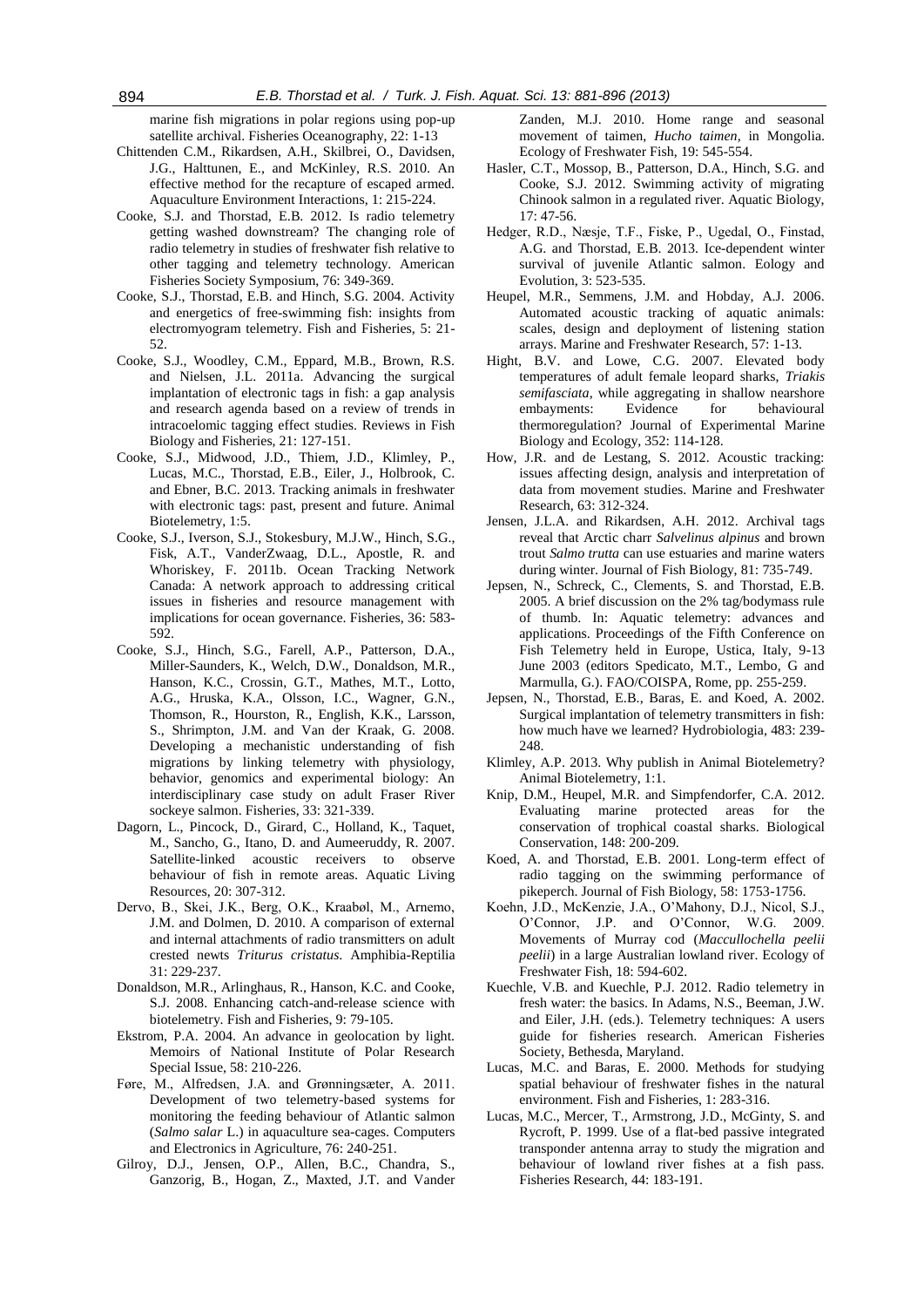- De Metrio, G., Arnold, G.P., de la Serna, J.M., Block, B.A., Megalofonous, P., Lutcavage, M., Oray, I. and Deflorio, M. 2005. Movements of bluefin tuna (*Thunnus thynnus* l.) tagged in the Mediterranean sea with pop-up satellite tags. Collective Volume of Scientific Papers The International Commission for the Conservation of Atlantic Tunas 58: 1337-1340.
- Meynecke, J.-O., Poole, G.C., Werry, J. and Lee, S.Y. 2008. Use of PIT tag and underwater video recording in assessing estuarine fish movement in a high intertidal mangrove and salt marsh creek. Estuarine, Coastal and Shelf Science, 79: 168-178.
- Mitamura, H., Mitsanuga, Y., Arai, N. and Viputhanumas, T. 2008. Movements of immature hatchery-reared Mekong giant catfish *Pangasianodon gigas* released in the Mekong River, measured using acoustic telemetry. Fisheries Science, 74: 1034-1039.
- Mitamura, H., Uchda, K., Miyamoto, Y., Kakihara, T., Miyagi, A., Kawabata, Y., Ichikawa, K. and Arai, N. 2012. Short-range homing in a site-specific fish: search and directed movements. Journal of Experimental Biology, 215: 2751-2759.
- Mitsanuga, Y., Endo, C. and Babaran, R.P. 2013. Schooling behaviour of juvenile yellowfin tuna *Thunnus albacares* around a fish aggregating device (FAD) in the Philippines. Aquatic Living Resources, 26: 79-84.
- Murchie, K.J., Cooke, S.J., Danylchuk, A.J. and Suski, C.D. 2011. Estimates of field activity and metabolic rates of bonefish (*Albula vulpes*) in coastal marine habitats using acoustic tri-axial accelerometer transmitters and intermittent-flow respirometry. Journal of Experimental Marine Biology and Ecology, 396: 147- 155.
- Musyl, M.K., Domeier, M.L., Nasby-Lucas, N., Brill, R.W., McNaughton, L.M., Swimmer, J.Y., Lutcavage, M.S., Wilson, S.G., Galuardi, B. and Liddle, J.B. 2011. Performance of pop-up satellite archival tags. Marine Ecology Progress Series 433: 1-28.
- Næsje, T.F., Childs, A.-R., Cowley, P.D., Potts, W.M., Thorstad, E.B. and Økland, F. 2007. Movements of undersized spotted grunter (*Pomadasys commersonnii*) in the Great Fish Estuary, South Africa: implications for fisheries management. Hydrobiologia, 582: 25-34.
- Økland, F. and Thorstad, E.B. 2013. Recommendations on size and position of surgically and gastrically implanted electronic tags in European silver eel. Animal Biotelemetry, 1:6.
- Økland, F., Thorstad, E.B., Finstad, B., Sivertsgård, R., Plantalech, N., Jepsen, N. and McKinley, R.S. 2006. Swimming speeds and orientation of wild Atlantic salmon post-smolts during the first stage of the marine migration. Fisheries Management and Ecology, 13: 271-274.
- Olsen, E.M., Heupel, M.R., Simpfendorfer, C.A. and Moland, E. 2012. Harvest selection on Atlantic cod behavioural traits: implications for spatial management. Ecology and Evolution, 2: 1549-1562.
- Östergren, J. and Rivinoja, P. 2008. Overvintering and downstream migration of sea trout (*Salmo trutta* L.) kelts under regulated flows – Northern Sweden. River Research and Applications, 24: 551-563.
- Östergren, J., Nilsson, J. and Lundqvist, H. 2012. Linking genetic assignment tests with telemetry enhances understanding of spawning migration and homing in sea trout *Salmo trutta* L. Hydrobiologia, 691: 123- 134.
- Pincock, D.G. and Johnston, S.V. 2012. Acoustic telemetry overview. In Adams, N.S., Beeman, J.W. and Eiler, J.H. (eds.). Telemetry techniques: A users guide for fisheries research. American Fisheries Society, Bethesda, Maryland.
- Priede, I.G. 1988. Wildlife Telemetry: an introduction. In Wildlife Telemetry. Remote monitoring and tracking animals (Priede, I.G. and Swift, S.M., eds). Ellis Horwood Ltd.
- Reddin, D.G., Downton, P., Fleming, I.A., Hansen, L.P. and Mahon, A. 2011. Behavioural ecology at sea of Atlantic salmon (*Salmo salar* L.) kelts from a Newfoundland (Canada) river. Fisheries Oceanograpy, 20: 174-191.
- Righton, D. and Mills, C.M. 2008. Reconstructing the movements of free-ranging demersal fish in the North Sea: a data-matching and simulation method. Marine Biology, 153: 507-521.
- Rikardsen, A.H. and Thorstad, E.B. 2006. External attachment of data storage tags increases probability of being recaptured in nets compared to internal tagging. Journal of Fish Biology, 68: 963-968.
- Rikardsen, A.H., Diserud, O.H., Elliott, J.M., Dempson, J.B., Sturlaugsson, J. and Jensen, A.J. 2007. The marine temperature and depth preferences of Arctic charr (*Salvelinus alpinus*) and sea trout (*Salmo trutta*), as recorded by data storage tags. Fisheries Oceanograpy, 16: 436-447.
- Rivinoja, P., Leonardsson, K. and Lundqvist, H. 2006. Migration success and migration time of gastrically radio-tagged v. PIT-tagged adult Atlantic salmon. Journal of Fish Biology, 69: 304-311.
- Seitz, A., Norcross, B.L., Derek Wilson, D.W. and Nielsen, J.L. 2006. Evaluating light-based geolocation for estimating demersal fish movements in high latitudes. Fishery Bulletin, 104: 571–578.
- Solem, Ø., Hedger, R.D., Urke, H., Kristensen, T., Økland, F., Ulvan, E.M. and Uglem, I. 2013. Movements and dispersal of farmed Atlantic salmon following a simulated-escape event. Environmental Biology of Fishes, 96: 927-939.
- Teo, S.L.H., Boustany, A., Blackwell, S., Walli, A., Weng, K.C. and Block, B.A. 2004. Validation of geolocation estimates based on light level and sea surface temperature from electronic tags. Marine Ecology Progress Series, 283: 81-98.
- Thorstad, E.B., Økland, F. and Heggberget, T.G. 2001. Are long term negative effects from external tags underestimated? - Fouling of an externally attached telemetry transmitter. Journal of Fish Biology, 59: 1092-1094.
- Thorstad, E.B., Økland, F., Kroglund, F. and Jepsen, N. 2003. Upstream migration of Atlantic salmon at a power station on the River Nidelva, Southern Norway. Fisheries Management and Ecology, 10: 139-146.
- Thorstad, E.B., Økland, F., Rowsell, D. and McKinley, R.S. 2000. A new system for automatic recording of fish tagged with coded acoustic transmitters. Fisheries Management and Ecology, 7: 281-294.
- Thorstad, E.B., Økland, F., Westerberg, H., Aarestrup, K. and Metcalfe, J.D. 2013a. Evaluation of surgical implantation of electronic tags in European eel and effects of different suture materials. Marine and Freshwater Research, 64: 324-331.
- Thorstad, E.B., Kerwath, S.E., Attwood, C., Økland, F., Wilke, C.G., Cowley, P.D. and Næsje, T.F. 2009. Long-term effects of two sizes of surgically implanted